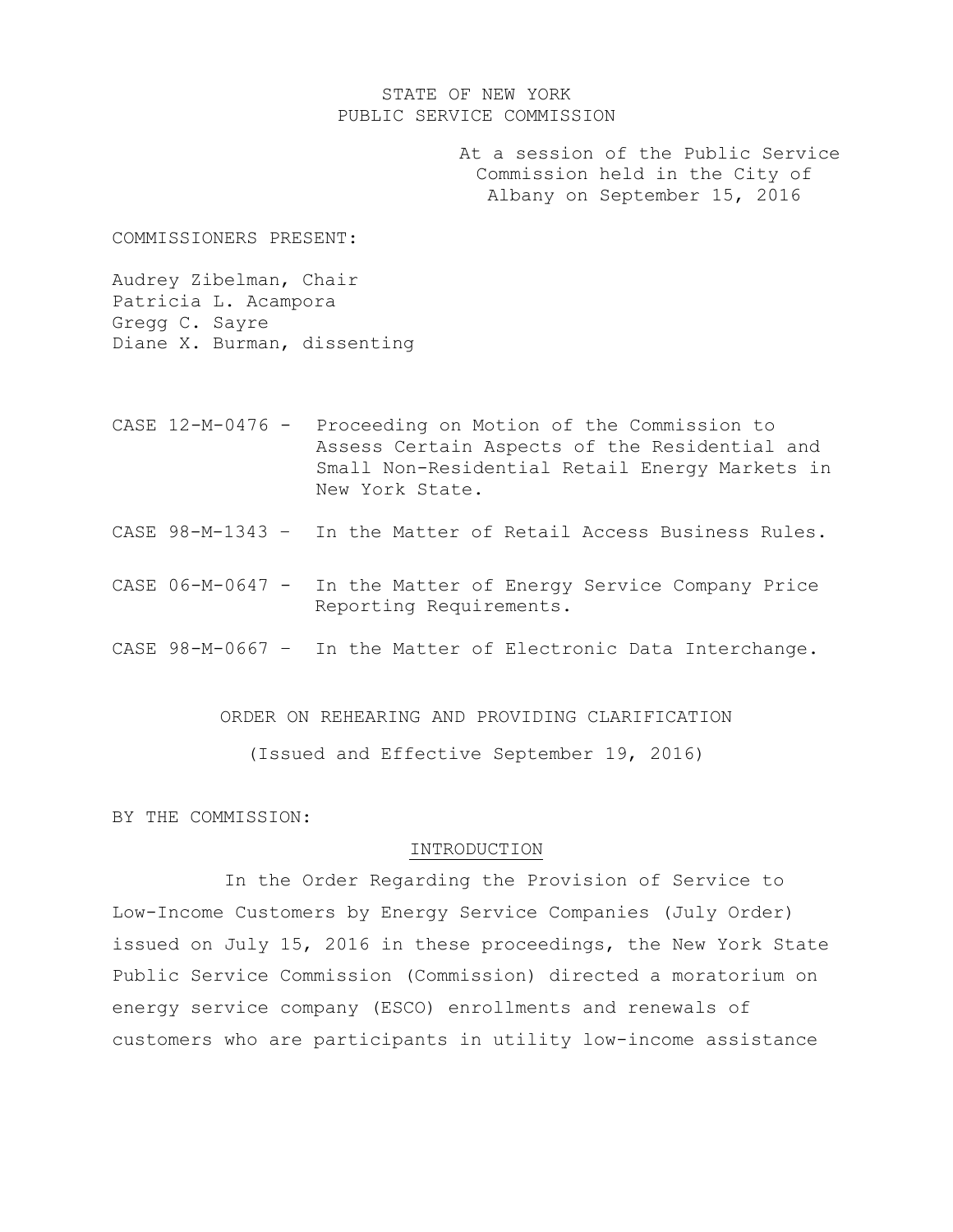#### CASE 12-M-0476, et al.

 $\overline{\phantom{a}}$ 

programs (Assistance Program Participant, or APP).<sup>1</sup> The July Order took measures to protect APPs and prevent the diminution of financial assistance provided to those customers. Pursuant to Public Service Law (PSL) §22 and 16 NYCRR §3.7, three parties filed petitions in response to the July Order on August 10, 12, and 15, 2016 (collectively, the Petitions).<sup>2</sup>

The Retail Energy Supply Association (RESA) filed a Petition and Request for Clarification. National Fuel Gas Distribution Corporation (NFG) filed a Request for Clarification. The National Energy Marketers Association (NEM) filed a Petition for Rehearing and Clarification. In each Petition, the parties raise concerns with the resolution of certain issues addressed in the July Order, and with respect to implementation of the moratorium. Specifically, the issues raised in the Petitions and addressed in this Order are: (1) compliance with State Administrative Procedure Act (SAPA) requirements; (2) the Commission's statutory authority to direct a moratorium; (3) constitutional challenges under the equal protections clause and takings clause; (4) whether or not ESCOs are able or willing to provide a guaranteed savings product, and whether energy-related value-added services (ERVAS) have been developed that would satisfy the Commission's criteria; (5) customer choice and customer privacy; (6) distributed energy resource (DER) service to APPs; (7) conditions for lifting the moratorium; (8) compliance with the Uniform Business Practices (UBP); and, (9) technical and implementation issues. In this Order, the Commission provides relief, in part, in response to

 $1$  Case 12-M-0476, et al., Retail Access, Order Regarding the Provision of Service to Low-Income Customers by Energy Service Companies (issued July 15, 2016).

<sup>2</sup> These petitions will be treated as timely petitions for rehearing, as they were filed within the 30-day period prescribed in PSL §22 and 16 NYCRR §3.7(a).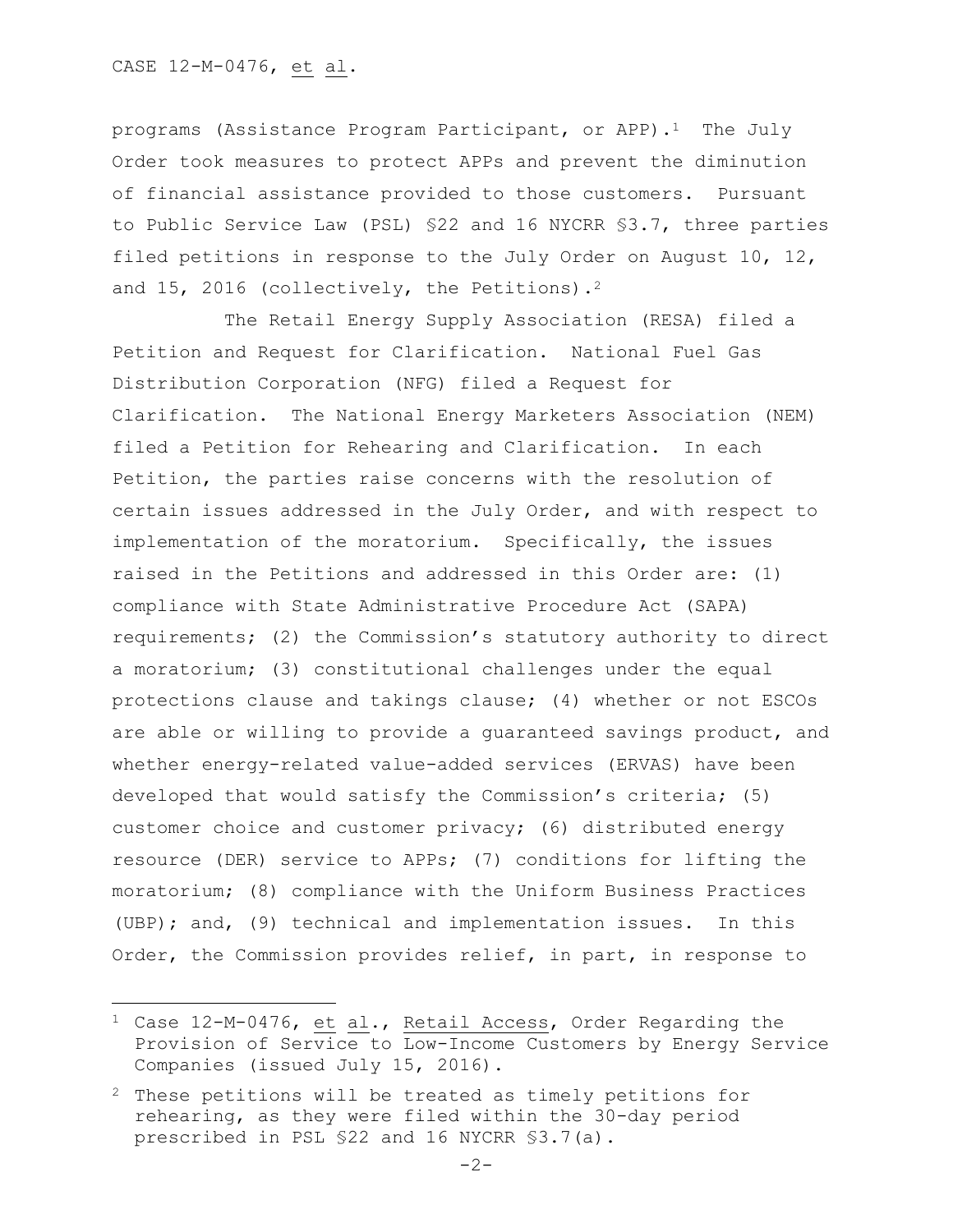the Petition for Rehearing filed by NEM, but otherwise denies the petition, and provides the clarification requested in all three petitions as appropriate.

Joint comments were received from The New York Department of State's Utility Intervention Unit (UIU) and the Office of the New York State Attorney General (NYAG) on August 30, 2016. UIU and NYAG comment that the Petition filed by NEM fails to satisfy the burden necessary to justify rehearing of the July Order and thus urge the Commission to deny the Petition. The comments of UIU and NYAG are further discussed below.

#### DISCUSSION

Rehearing may be sought only on the grounds that the Commission committed an error of law or fact, or that new circumstances warrant a different determination.3 A petition for rehearing must separately identify and specifically explain and support each alleged error or new circumstance said to warrant rehearing. NEM's petition for rehearing alleges errors of law and fact, but as discussed below, no actual error was demonstrated. NEM's petition ultimately fails in light of the precedent governing Commission discretion to implement retail access to utility systems.

That precedent allows the Commission to effectuate access by unbundling utility rates into commodity and distribution components where the Commission can find that competitive access will reduce rates below those charged by utilities or otherwise provide energy-related benefits to customers. Inasmuch as those findings can no longer be made for APP customers, the Commission did not err in adopting the moratorium on new solicitations of resigning of such customers.

 $\overline{a}$ 

<sup>3</sup> 16 NYCRR §3.7(b).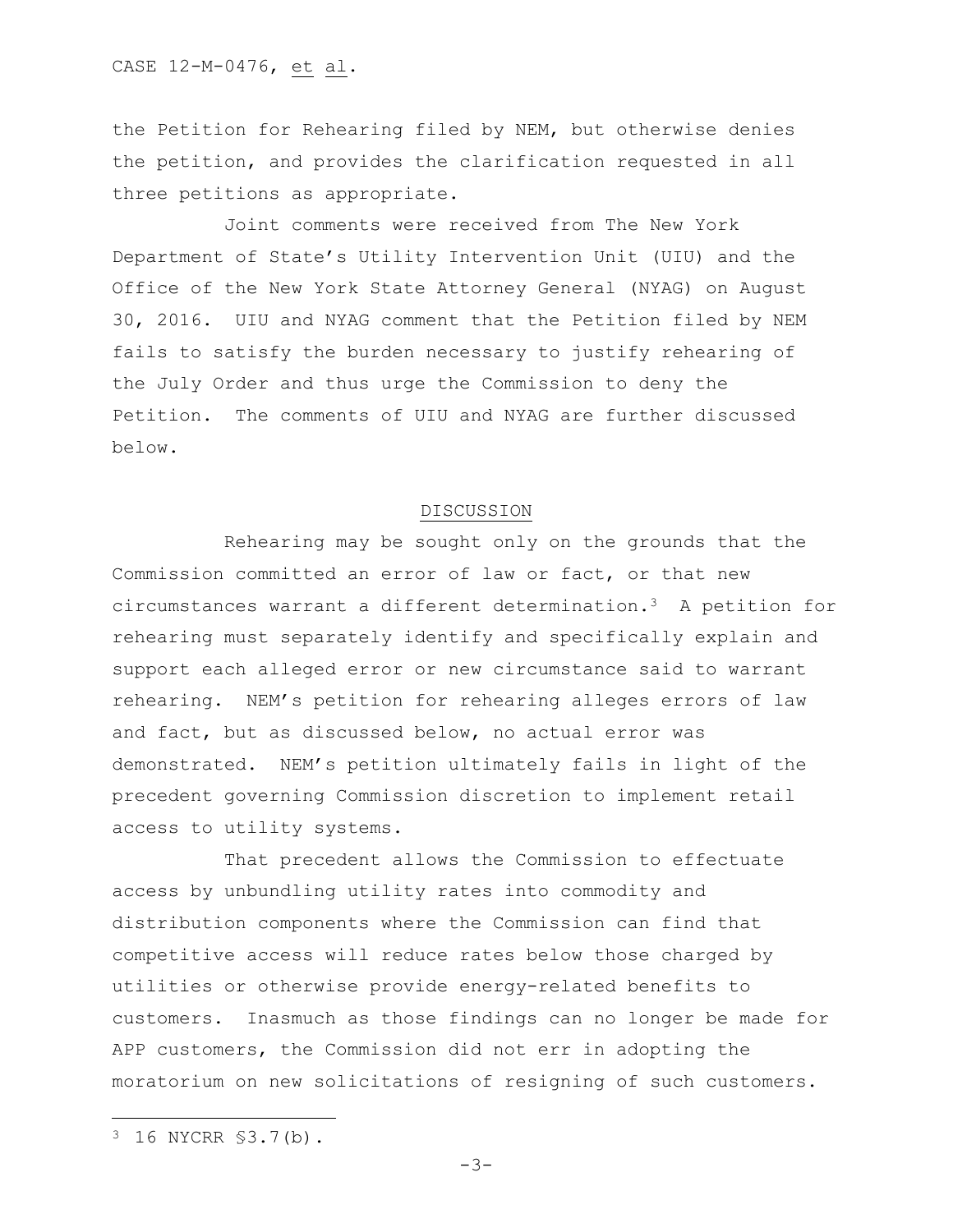Contrary to NEM's claims, moreover, the Commission did not commit an error of law in relying on the SAPA notice associated with the Collaborative Report in adopting the moratorium. The test for compliance with SAPA was whether the action was a "logical outgrowth" of the notice and the moratorium was the logical result of the noticed Collaborative Report. In order to avoid needless litigation over SAPA, however, the Commission will readopt the moratorium on an emergency basis and provide that the compliance deadlines commence with the issuance of the notice of emergency adoption.

Also, the Commission provides clarification with respect to the July Order as described herein. Notably, non-APP customers who voluntarily placed blocks on their account to prevent being switched away from their existing ESCO will not be affected by the moratorium. In addition, a variable rate agreement with a set term will only expire at the end of that term and customers served under gift-term agreements entered into prior to issuance of the July Order should be served until the end of the gift term. Further, the Commission provides clarification with respect to implementation issues in the NFG service territory.

## State Administrative Procedure Act

 $\overline{\phantom{a}}$ 

NEM argues that the moratorium was issued without providing prior notice and opportunity to comment pursuant to SAPA. It claims that neither the December 16, 2015 notice of proposed rulemaking regarding the Report of the Collaborative Regarding Protections for Low Income Customers of Energy Service Companies (Collaborative Report),  $4$  nor the Collaborative Report

<sup>4</sup> Case 12-M-0476, supra, Report of the Collaborative Regarding Protections for Low Income Customers of Energy Service Companies (filed November 5, 2015).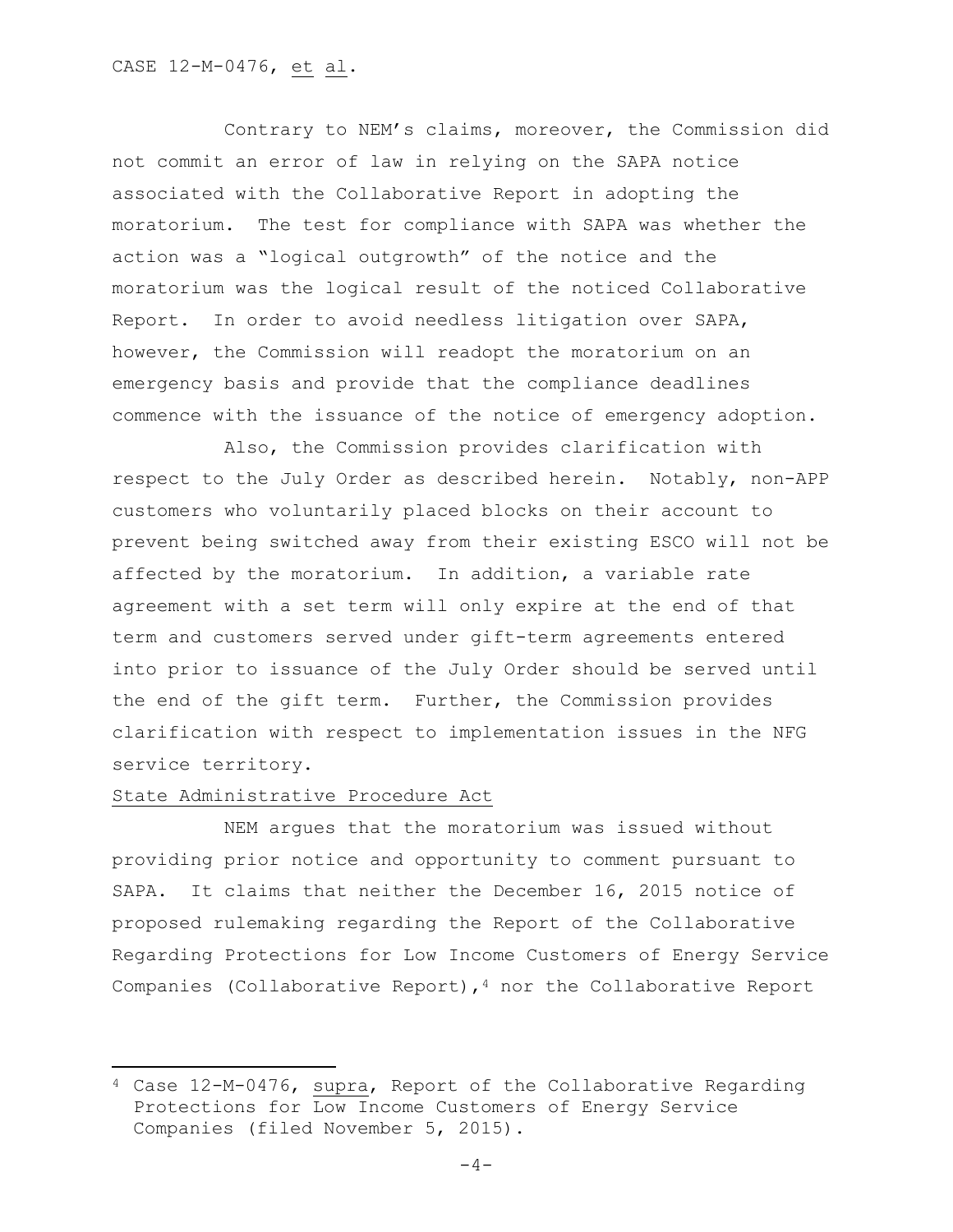$\overline{\phantom{a}}$ 

itself, apprised the parties that the Commission might issue a moratorium on ESCO service to low-income customers.

In their joint comments, UIU and NYAG state that the July Order was issued in conformance with SAPA requirements. UIU and NYAG comment that that the SAPA Notice provided parties with ample time to submit comments on the findings in the Collaborative Report, including conclusions that the Collaborative could not identify any products that would satisfy the Commission's February 2015 Order. Thus, UIU and NYAG assert that the moratorium is a logical outcome of the SAPA Notice and the preceding Collaborative which NEM should have reasonably been aware of.

The Commission disagrees that it erred as a matter of law in complying with SAPA. Prior Commission action and implementation efforts, as well as the Collaborative discussions, both specifically referenced in the SAPA notice, reasonably apprised the parties of its contents, rendering a moratorium a logical result of the SAPA notice.

Indeed, over two years ago, the Commission clearly expressed its concern "about the use of ratepayer and taxpayer funds intended to assist low-income customers instead paying ESCOs for higher priced commodity without a corresponding value to the customer."5 The Commission thus directed ESCOs, as a condition of serving APPs, to either guarantee that the customer will pay less than he or she would pay the utility, or to offer ERVAS that would reduce the customer's overall energy bills. Since 2014, efforts to implement this directive have proven fruitless. While participating in the effort to reach a collaborative solution, several ESCOs frankly acknowledged that

<sup>5</sup> Case 12-M-0476, supra, Order Taking Actions To Improve the Residential and Small Non-Residential Retail Access Markets (issued February 25, 2014) pp. 22-23.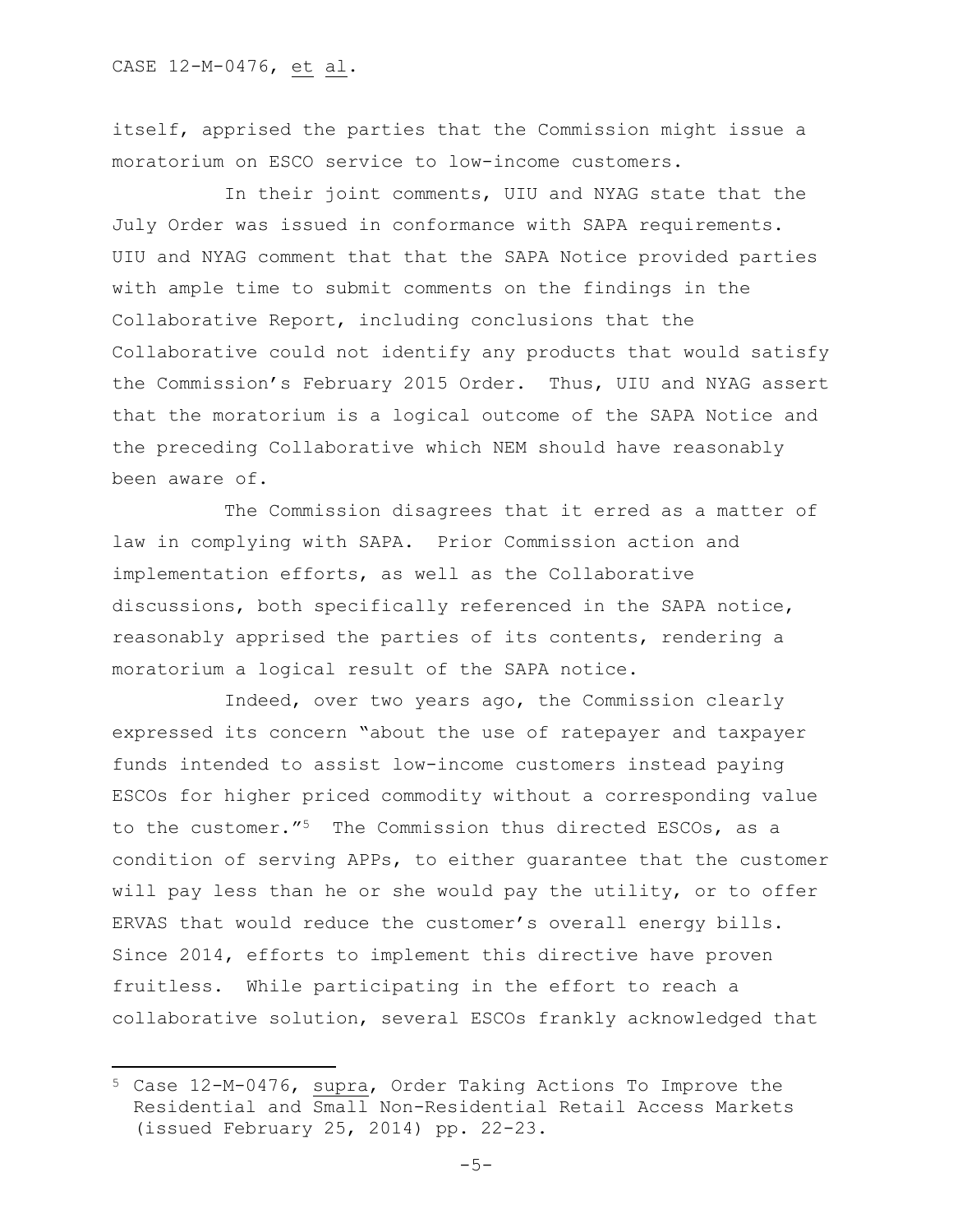l

they have neither the ability nor the desire to guarantee prices equal to or less than utility commodity prices.<sup>6</sup> Meanwhile, evidence has been accumulating demonstrating that ESCOs are charging mass market customers, including APPs, significantly more money for electricity and gas than they would have paid had they remained customers of the utilities.

It is well understood that the Commission is under a statutory mandate to ensure just and reasonable rates; indeed, this was a key premise underlying the creation of the ESCO marketplace. Therefore, given the established inability or unwillingness of ESCOs to comply with the Commission's directives designed to protect low-income customers, the decision to impose a moratorium to stop the dissipation of ratepayer and taxpayer dollars should have come as no surprise. The moratorium is a logical outgrowth of the Commission's stated objectives and the facts established in this proceeding. The current state of affairs has persisted for too long; there was a need for a remedy and the moratorium was the appropriate solution.

Nevertheless, we reconsider and modify our handling of SAPA in response to NEM's SAPA contention. While we find the SAPA notice sufficient, we are disinclined to take any action that would risk significant delay in the steps the Commission has taken to protect low-income customers. Unfortunately, there are entities that will continue to employ litigation as a means of frustrating the Commission's efforts to reform retail energy markets in the public interest. Therefore, out of an abundance of caution, we hereby re-adopt the moratorium on an emergency basis pursuant to SAPA §202(6). We find that a general welfare

 $6$  See Case  $12-M-0476$ , supra, Comments of New York State Energy Marketers Coalition at 8-9 (filed January 28, 2016); and Comments of NEM at 6 (filed January 29, 2016); and Comments of Direct Energy at 2-3 (filed January 29, 2016).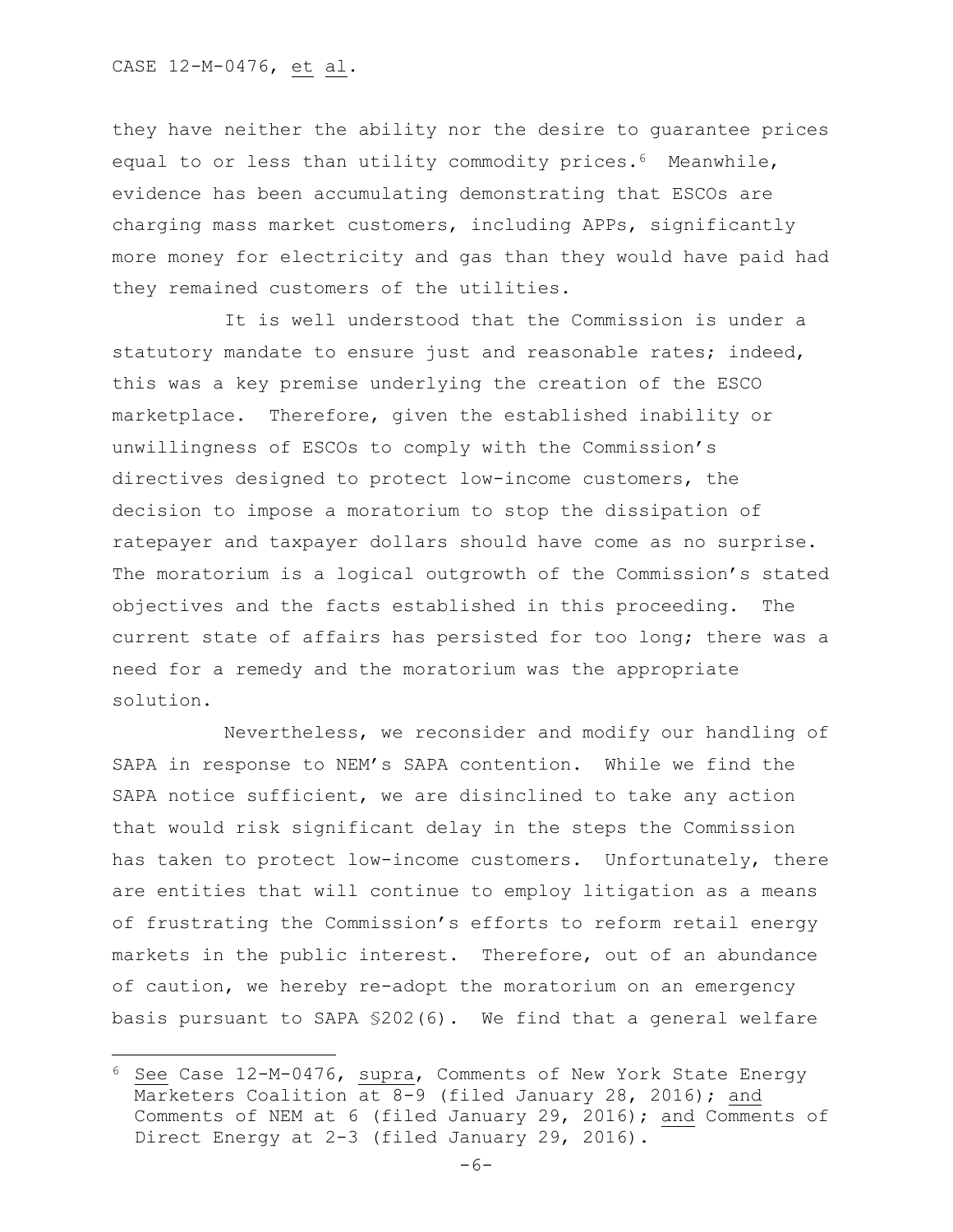emergency exists. The moratorium will be structured exactly as set forth in Ordering Clauses 1 through 7 of the July Order, and as repeated in ordering clauses below. It will become effective upon publication of a Notice of Emergency Adoption and Proposed Rulemaking in the State Register. In accordance with SAPA §202(6)(b), it will initially remain in effect for no longer than 90 days thereafter. Pursuant to the Notice, public comments will be sought on whether to continue the moratorium, terminate it, or continue it with modifications beyond 90 days. This process also addresses NEM's concerns about the terms for lifting the moratorium.<sup>7</sup>

Furthermore, we reject NEM's claim that it was not afforded procedural due process. The ESCOs were afforded ample opportunity to comment on the "new regime" for service to APPs.<sup>8</sup> They are now being afforded yet another opportunity. In a notice and comment proceeding such as this one, the requirements of procedural due process have thereby been satisfied.<sup>9</sup> In any event, our resolution of procedural issues on rehearing obviates NEM's due process claim.<sup>10</sup>

## Statutory Authority

NEM argues that the PSL does not grant the Commission the authority to institute a moratorium on ESCO service to lowincome customers. UIU and NYAG comment that the Commission has clear statutory authority to take the actions in the July Order, including regulating what products ESCOs may offer APPs. NEM's claims are without merit and do not provide a basis for granting rehearing. The Commission has jurisdiction over the retail

 $\overline{a}$ 

<sup>7</sup> NEM Petition at 9.

<sup>8</sup> Id. at 3.

<sup>&</sup>lt;sup>9</sup> Matter of Finger Lakes Racing Ass'n, Inc. v. Racing and Wagering Bd., 34 A.D.3d 895, 897-98 (3d Dept. 2006).

<sup>10</sup> Matter of Higgins v. Selsky, 27 A.D.3d 913 (3d Dept. 2006).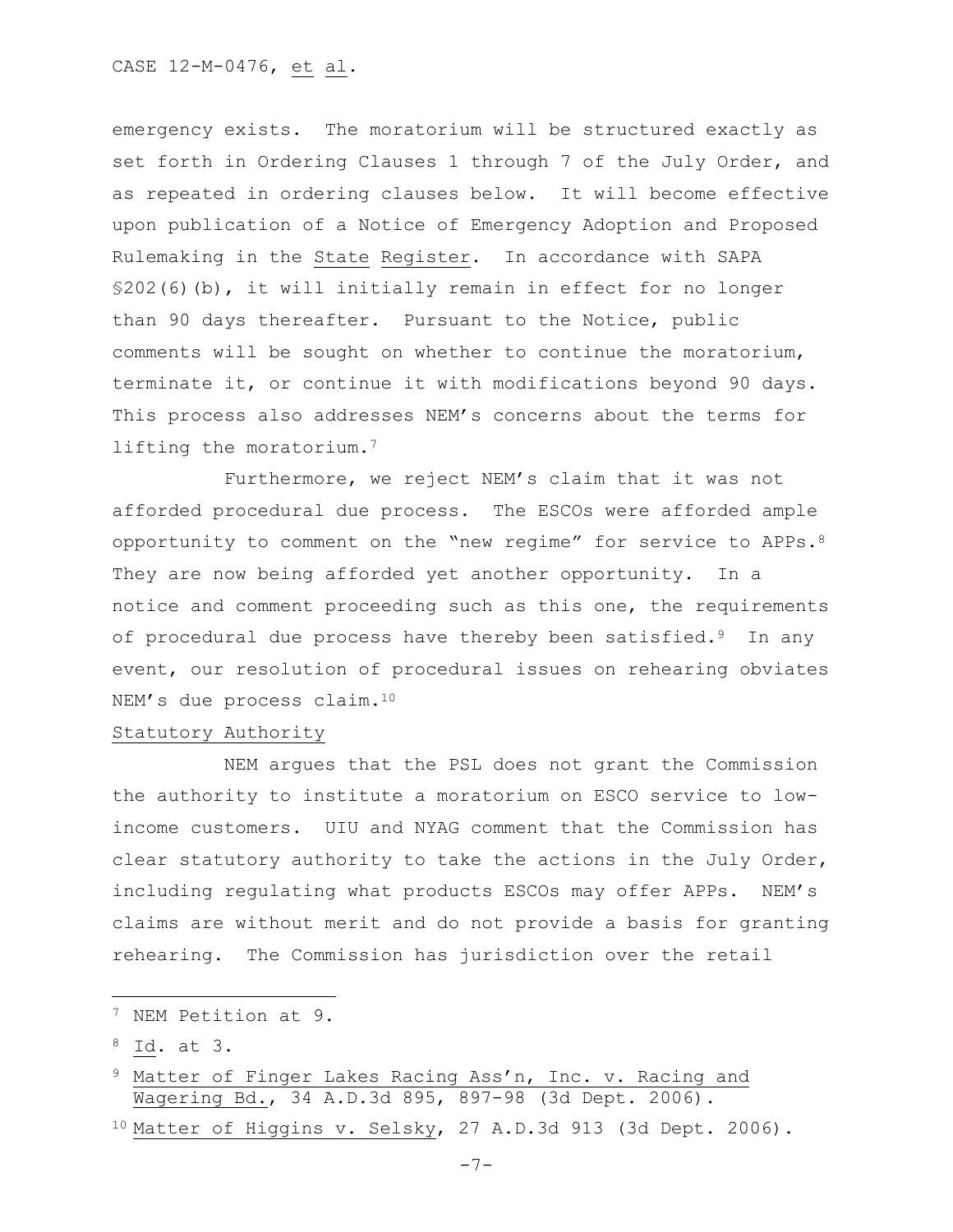CASE 12-M-0476, et al.

 $\overline{\phantom{a}}$ 

energy market to prevent the imposition upon the public of unfair rates. $11$  In fact, the Commission created the retail market place through the exercise of its discretionary powers under PSL Articles 1 and 4.<sup>12</sup>

To introduce competition in the marketplace, the Commission, among other things, granted ESCOs access to utility distribution systems if they meet certain requirements, which the Commission has the discretion to amend.<sup>13</sup> The Commission thus has the power to restructure the retail market, including issuing a moratorium on participation in any segment thereof, to achieve its goal of using competition to create just and reasonable rates. Moreover, to the extent rates are not just and reasonable, the Commission is obliged to intervene to prevent overcharges to customers.<sup>14</sup>

NEM ignores the fact that the Commission's implementation of retail access relies on its ability to find

<sup>12</sup> Case 94-E-0952, In the Matter of Competitive Opportunities Regarding Electric Service, Opinion 97-5 (issued May 19, 1997), pp. 27-45; Case 94-E-0952, supra, Opinion No. 97-17 (issued November 18, 1997), pp. 30-34.

<sup>13</sup> Case 94-E-0952, supra, Opinion No. 97-5, pp. 30-33.

<sup>11</sup> Matter of New York State Electric & Gas Corp. v Public Service Commission, 245 AD 131, 134 [3d Dept. 1935]); see also PSL §§5(2) (PSL applies to "any entity that, in any manner, sells or facilitates the sale or furnishing of gas or electricity to residential customers"); and  $4(1)$  (providing that the Commission shall exercise "all powers necessary or proper to enable it to carry out the purposes" of the PSL).

<sup>14</sup> See PSL §4(1); Multiple Intervenors v Public Service Commission, 166 A.D.2d 140, 144 (3d Dept. 1991); see also National Energy Marketers Assn. v New York State Pub. Serv. Commn., 2016 N.Y. Misc. LEXIS 2739, 14-15 (N.Y. Sup. Ct. July 22, 2016)(finding that "it is counterintuitive to claim that the PSC lacks jurisdiction over the retail energy market," and observing that "[t]o say that once it was established by the PSC, . . . that the PSC cannot [limit ESCOs' participation in the retail market] surely defies logic.").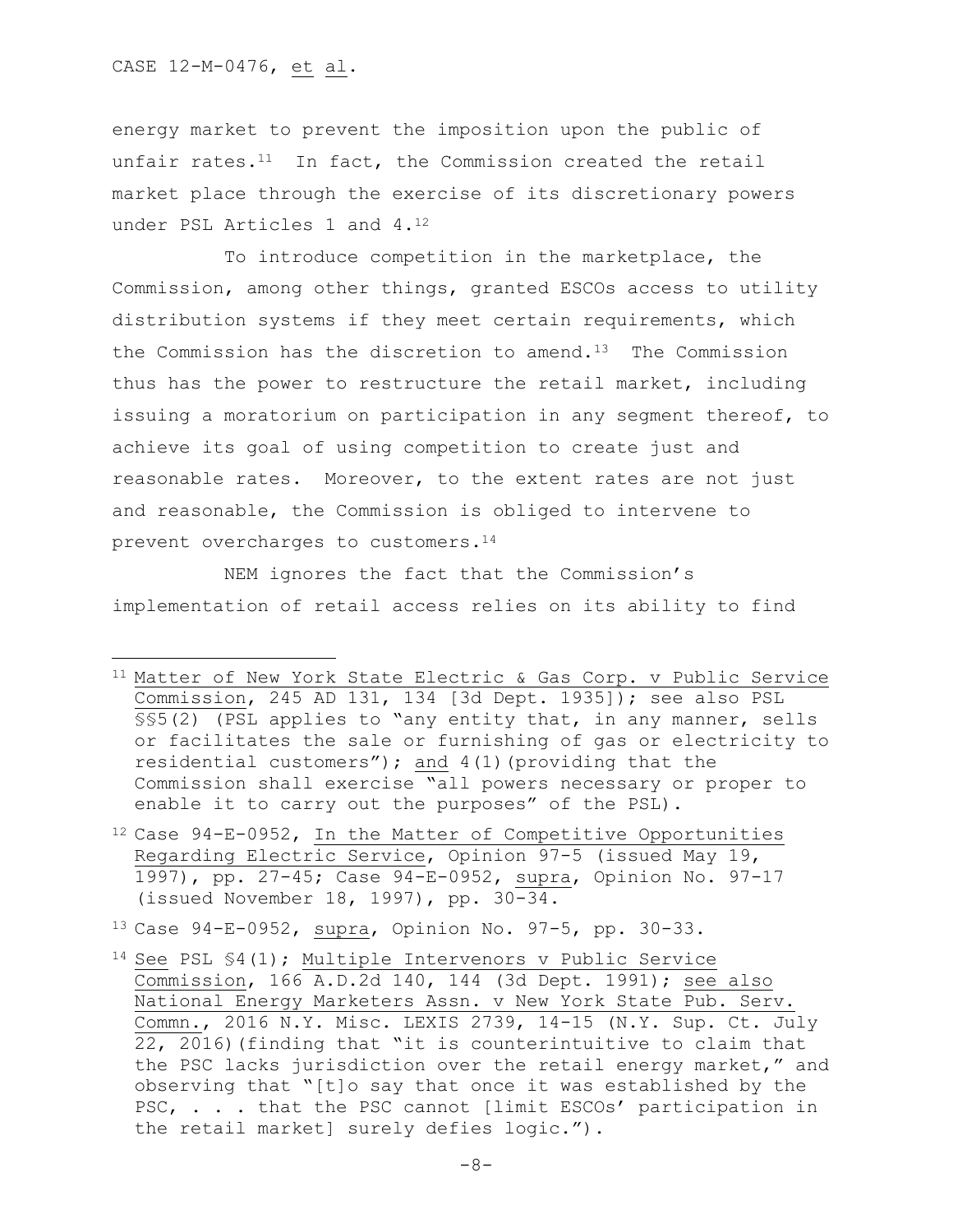l

that market forces have brought just and reasonable rates to consumers, including APPs, because of the existence of a workably competitive retail market.15 If the Commission determines that customers are being charged prices higher than utility rates and/or other factors suggest that the market is no longer workably competitive, it must intervene, and may, among other things, end or limit retail access, control ESCO solicitations by capping ESCO prices or determining which value added services give rise to just and reasonable rates, or decide how to otherwise address flaws in a retail market that is not workably competitive.<sup>16</sup>

Contrary to NEM's claim, the Legislature's amendment of PSL Article 2 (the Home Energy Fair Practices Act [HEFPA]), to apply the same consumer rights and protections to residential electric and natural gas customers of ESCOs as those afforded to utility consumers, did not curtail the Commission's jurisdiction over the retail market. The Article 2 amendments did not alter the need for the Commission to find that prices arising from retail access are just and reasonable in order to allow such access to continue, nor constrain the Commission's ability to impose limitations on access to utility systems, including controls on ESCO pricing. Nor did the amendments to Article 2 change the Commission's broad powers under PSL Articles 1 and 4.

<sup>15</sup> Energy Ass'n v. PSC, 169 Misc. 2d 924, 936-937 (N.Y. Sup. Ct. 1996) (PSC decision to rely on market rates to set prices for electric commodity upheld based on PSC oversight to ensure that market rates are "just and reasonable"); see also Elizabethtown Gas Co. v. FERC, 10 F.3d 866, 870 (D.C. Cir. 1993).

<sup>&</sup>lt;sup>16</sup> See PSL  $$5(2)$ ; see also Cal. ex rel. Lockyer v. FERC, 383 F.3d 1006, 1014 (9th Cir. 2004)(holding that market-based tariffs are valid so long as they are "coupled with enforceable . . . reporting that would enable FERC to determine whether the rates [are] 'just and reasonable' and whether market forces were truly determining the price."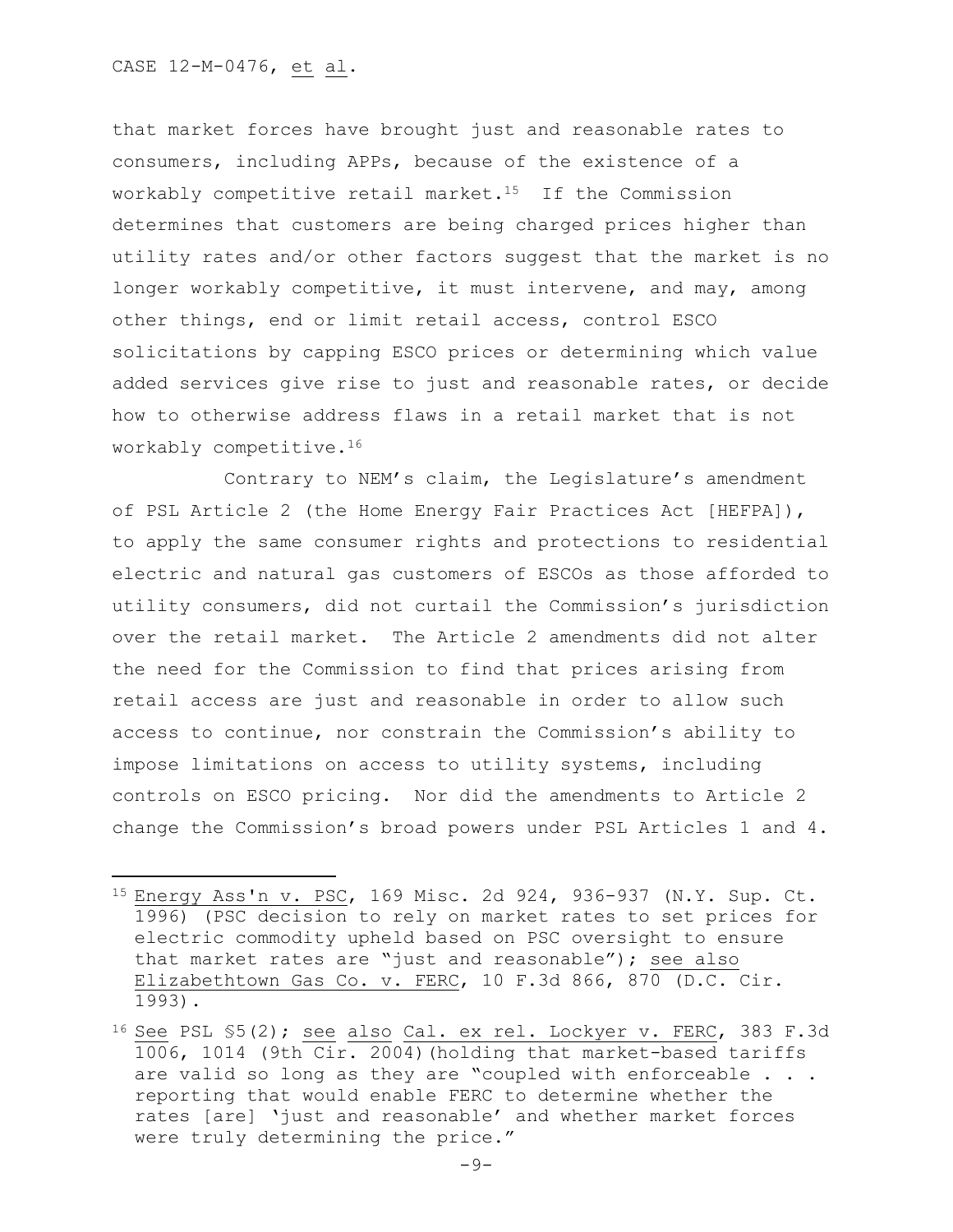To the extent there was any doubt that the Commission retains authority over the retail market after the 2002 amendment to HEFPA, it was resolved by Chapter 416 of the Laws of 2010, which added General Business Law § 349-d(11-12), preserving Commission authority over ESCO eligibility and marketing practices. Equal Protection

NEM argues that the July Order violates the Equal Protection Clauses of the United States and New York State Constitutions. It argues that the July Order improperly discriminates against low-income customers by effectively banning them from energy shopping.

UIU and NYAG comment that NEM's equal protection claim lacks merit because NEM presents no evidence of other, less draconian measures that would achieve the same level on protections sought by the Commission. Moreover, UIU and NYAG continue, had NEM provided such evidence, the argument would still fail "because the applicable rational-basis review test gives the Commission extremely broad discretion in designing and implementing customer-protection measures."<sup>17</sup>

NEM articulates the correct legal standard for governmental action, such as the July Order, which neither interferes with a fundamental constitutional right nor discriminates against a suspect class; the action need only be rationally related to a legitimate governmental purpose.<sup>18</sup> Beyond that, however, its argument rings hollow and does not provide a basis for rehearing. NEM incorrectly characterizes the July Order's protections as being based upon a consumer's economic status. Rather, the application of the July Order is based upon whether the customer is an APP, and not upon any

<sup>&</sup>lt;sup>17</sup> UIU and NYAG Joint Comments at 8.

<sup>18</sup> Petition at 6; Kadrmas v. Dickinson Pub. Sch., 487 U.S. 450, 457-58 (1988).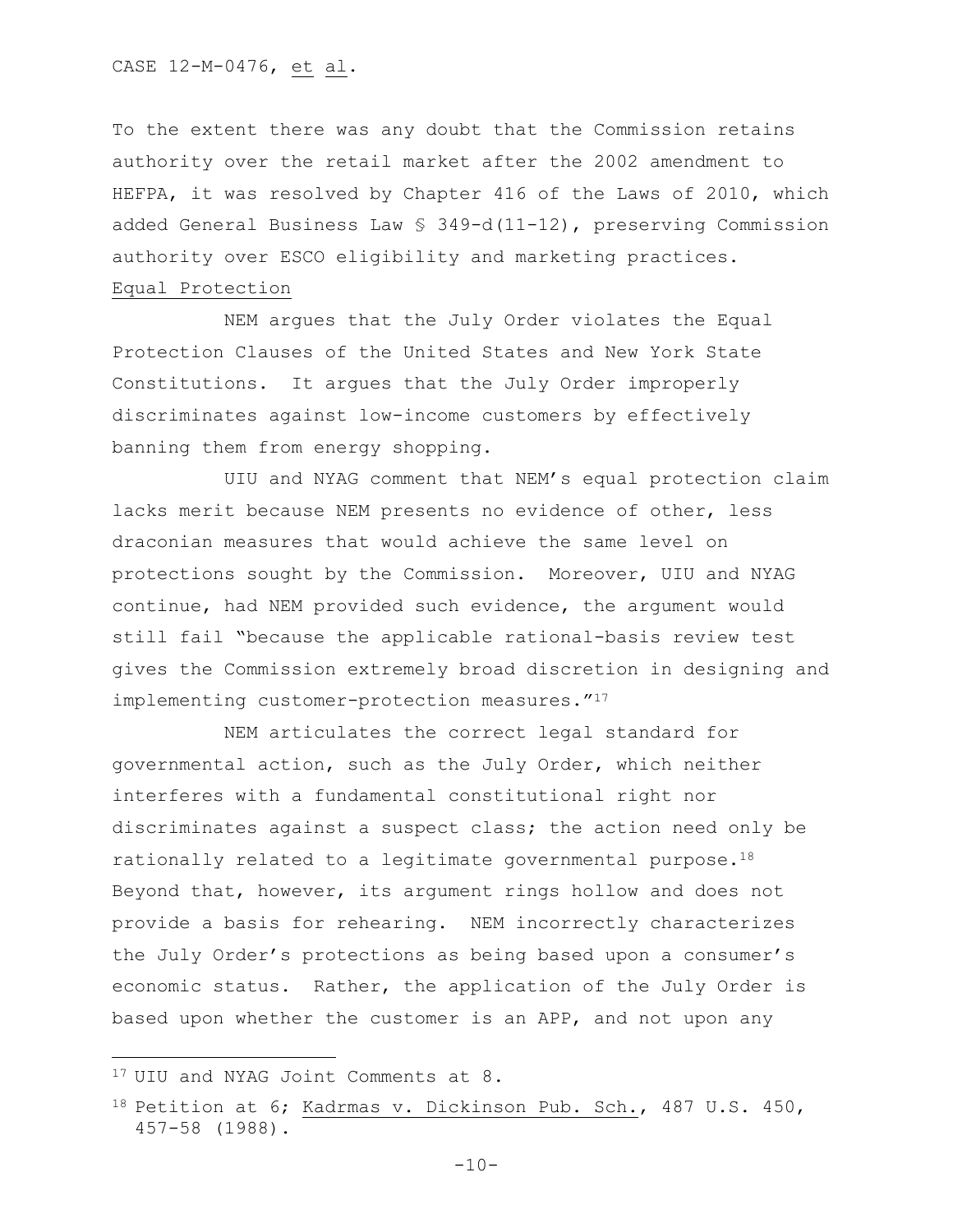income or economic threshold. The assistance programs are administered by utilities (under Commission supervision) and governmental social services agencies. They are funded by ratepayers and taxpayers. There is clearly a legitimate governmental interest in practicing good stewardship of such monies. As the Commission previously stated, "conditions on ESCO provision of service to Assistance Program Participants are critical to ensuring that financial assistance provided to such customers is spent most efficiently."19 Ascertaining the costeffectiveness of assistance program-funded energy purchases, therefore, is a legitimate purpose.

ESCOs have conceded that they cannot, or will not match the utilities' prices for residential retail energy. Further, they have not demonstrated, on the record before the Commission, that the additional services they offer are of equal or greater value to APPs than the amount that their prices exceed those charged by the utilities. As such, there is a reasonable distinction between utilities and ESCOs based upon the cost-effectiveness of their retail energy products to APPs. Precluding ESCO sales to APPs, therefore, is rationally related to a legitimate governmental purpose.

## Takings Clause

l

NEM argues that the July Order effects a taking of ESCOs' property without just compensation because it forces ESCOs to terminate their contractual relationships with lowincome customers, and it would cause them to lose investments ESCOs made in reliance on Commission policy and precedent.<sup>20</sup> UIU and NYAG comment that the July Order does not violate the

<sup>20</sup> NEM Petition at 8.

<sup>19</sup> Case 12-M-0476, et al., supra, Order Granting and Denying Petitions for Rehearing in Part (issued February 6, 2015), p. 6.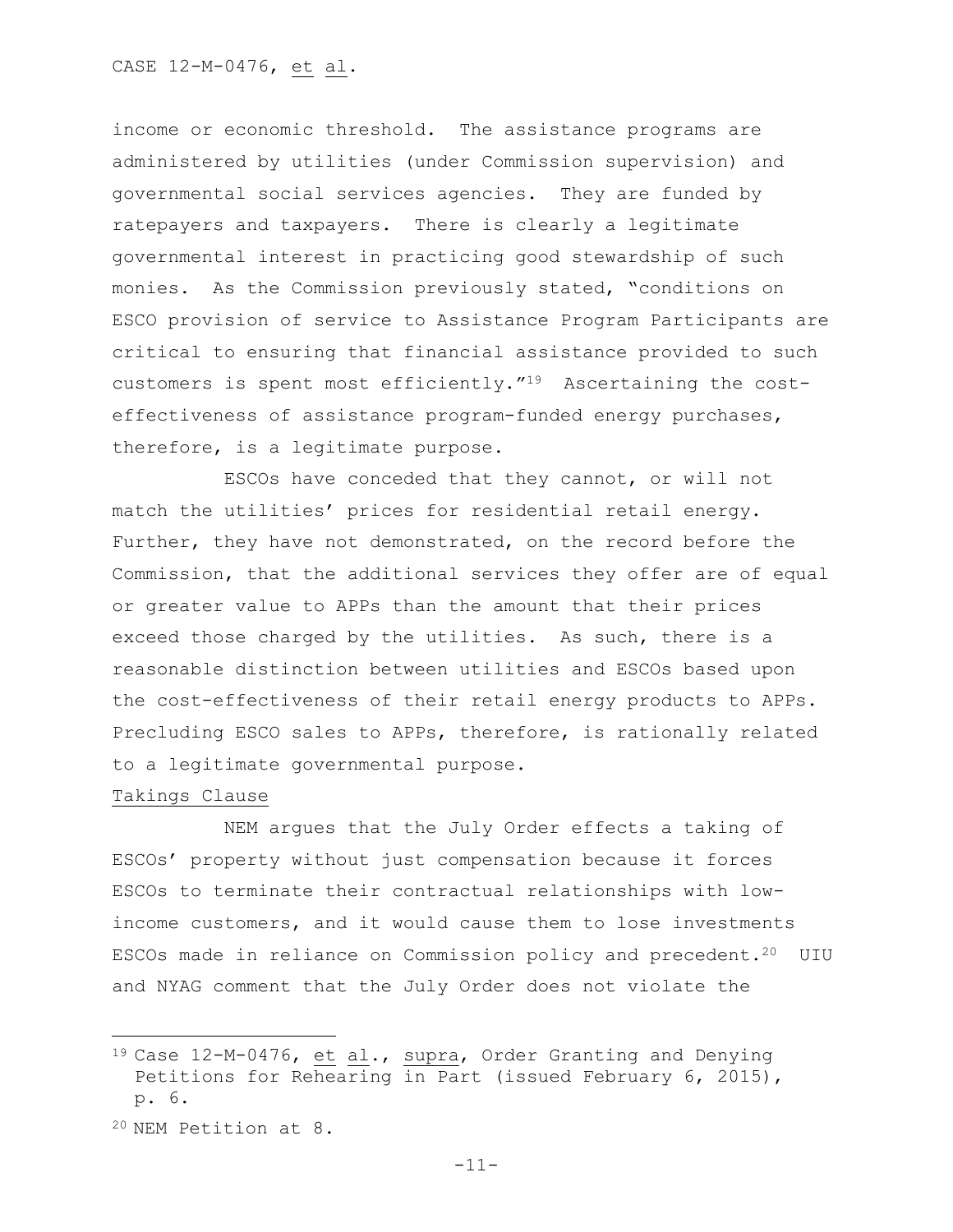$\overline{\phantom{a}}$ 

takings clause because it only affects new and renewing contracts, and does not affect any existing property rights.

The July Order does not take property within the meaning of the Fifth Amendment, and hence NEM has not provided a basis for granting rehearing. Initially, the July Order applies only to future contracts and does not interfere with any existing agreements. Moreover, ESCOs do not have a protectable property interest in potential APPs, the proceeds from these customers, future business opportunities,  $21$  or in continuing to do business as they did prior to the Commission's issuance of the moratorium on ESCO service to APPs.22 In particular, ESCOs have no property rights to access and use utility-owned facilities.23 Access occurs pursuant to a Commission decision to use competitive forces to achieve "just and reasonable" rates. To the extent rates are not just and reasonable, then the Commission is obliged to intervene through, for instance, the moratorium on continued new service to  $APPs.^{24}$  NEM's taking claims are, therefore, rejected as unavailing.

- <sup>21</sup> Verizon New England, Inc. v. Transcom Enhanced Servs., Inc., 21 N.Y.3d 66, 72 (N.Y. 2013); Westover Car Rental, LLC v. Niagara Frontier Transp. Auth., 133 A.D.3d 1321, 1322 (4th Dep't 2015); see also College Sav. Bank v Florida Prepaid Postsecondary Educ. Expense Bd., 527 U.S. 666, 675 (1999); Hunter v. SEC, 879 F. Supp. 494, 497 (E.D. Pa. 1995) (lost profits from potential business opportunities are not protectable property interests)
- $22$  See Verizon New England, Inc., 21 N.Y.3d at 72; cf. FHA v. Darlington, Inc., 358 U.S. 84, 91 (1958) ("Those who do business in the regulated field cannot object if the legislative scheme is buttressed by subsequent amendments to achieve the legislative end.").
- <sup>23</sup> See General Motors Corp. v. Public Service Com., 95 A.D.2d 876, 877 (3d Dep't 1983); Campo Corp. v. Feinberg, 279 A.D. 302, 306-307 (3d Dep't 1952).
- $^{24}$  Energy Ass'n v. PSC, 169 Misc. 2d at 936-937; Cal. ex rel. Lockyer v. FERC, 383 F.3d at 1014.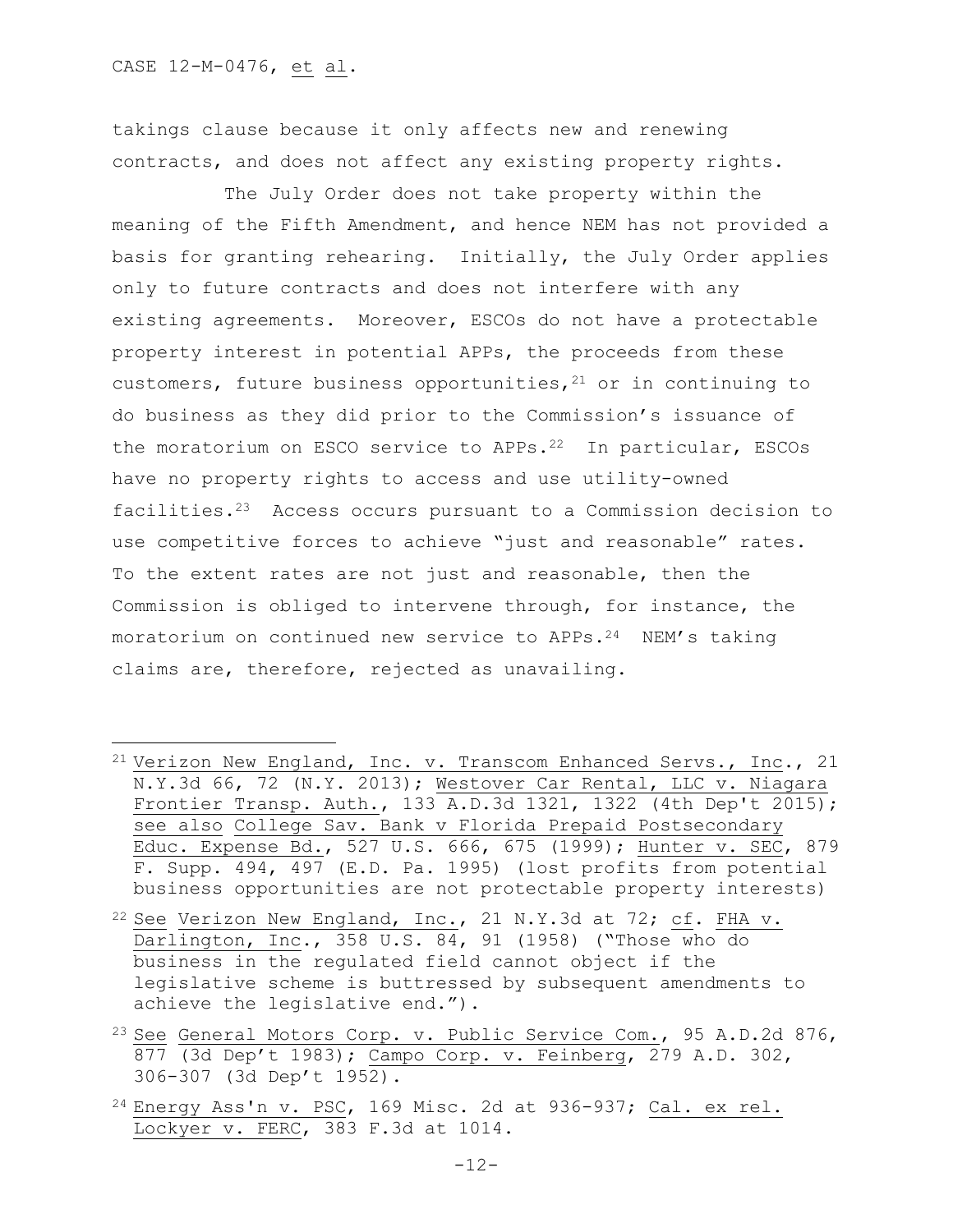# Conclusion That ESCOs are Unwilling or Unable to Provide a Guaranteed Savings Product and the Lack of Compliant ERVAS

NEM challenges the conclusion drawn in the July Order that: (1) ESCOs are unwilling or unable to serve APPs by way of offering a guaranteed savings product; and (2) ERVA products and services that would satisfy the Commission's directive have not been developed.<sup>25</sup> Conversely, UIU and NYAG comment that the July Order correctly concluded that, based on the record and the efforts of the Collaborative, ESCOs are currently unable or unwilling to effectively serve APPs.

With respect to the first point, NEM cites the absence of utility delivery rate unbundling, so that the utility "price to compare" reflects the full retail costs of providing default service, as the reason ESCOs are unable to provide a guaranteed savings product.<sup>26</sup> These claimed factual errors do not require a grant of rehearing. In reaching the conclusion that guaranteed savings will not be offered in the near future by ESCOs, the Commission acknowledged this concern but nevertheless relied on the broader findings of the Collaborative Report that:

The consensus of the collaborative is that few, if any, ESCOs intend to offer a product which guarantees that the customer will pay no more than would have been paid had energy been purchased from the utility. ESCOs cited several reasons for this result, including the practical difficulties of providing a price guarantee while commodity prices offered by the utility are unknown in advance and are subject to out-of-period adjustments, the desire for ESCOs to recover marketing and other costs that utilities do not incur, and the utilities' ability to purchase energy in volumes that many ESCOs cannot. $27$ 

<sup>25</sup> July Order at 17.

<sup>26</sup> NEM Petition at 5.

<sup>27</sup> Collaborative Report at 32.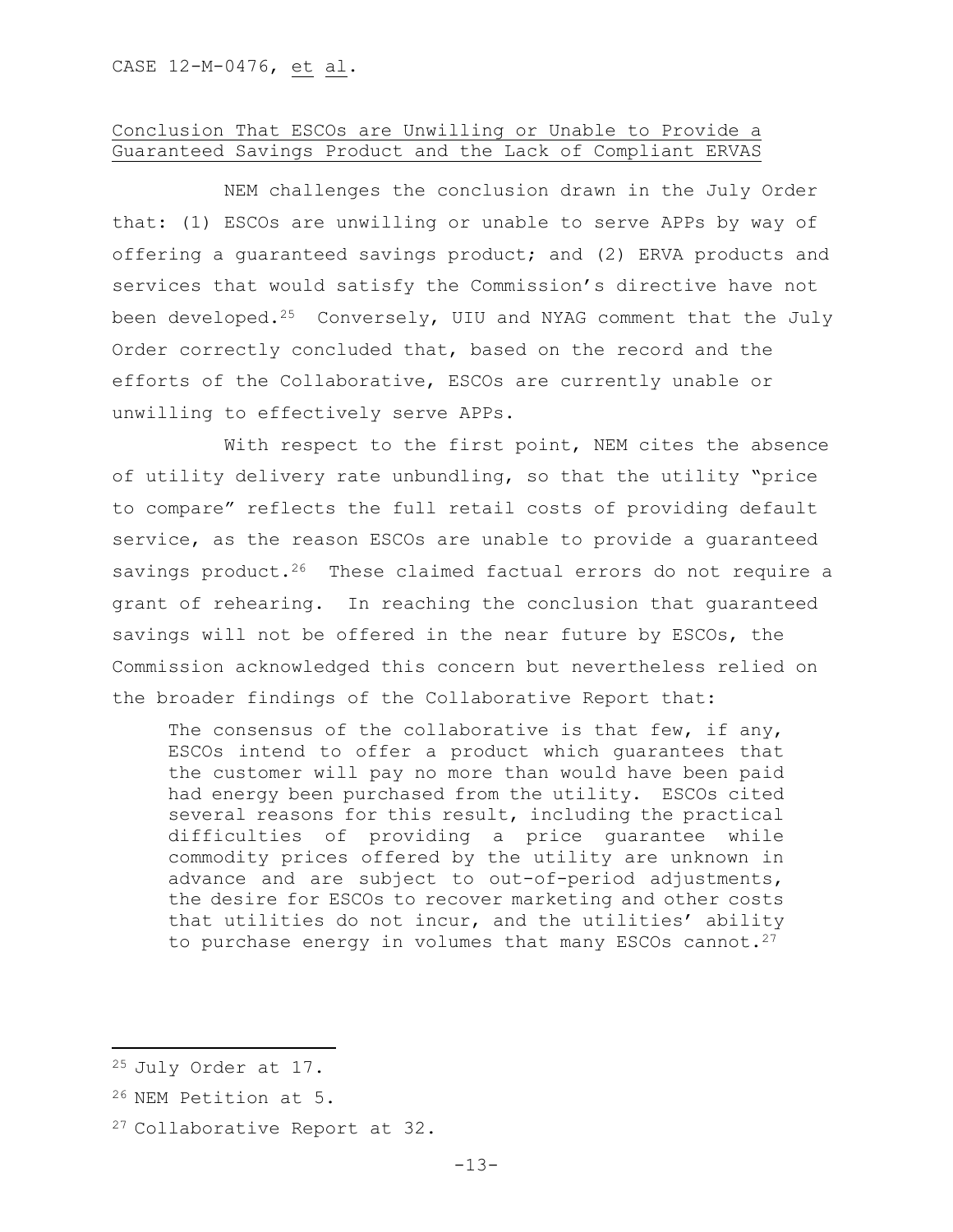ESCOs and other stakeholders had an opportunity to challenge this conclusion but did not do  $so.^{28}$  The Commission finds this record evidence sufficient to support our conclusion that a price guarantee to protect low-income customers would not be forthcoming anytime in the near future.

Once it was understood that ESCOs were not interested in offering a price guarantee, the discussion in the Collaborative turned primarily to identifying the ERVAS that an ESCO could offer APPs as an alternative to providing a price guarantee. On this point, the Commission finds persuasive the comments presented by numerous stakeholders that the ERVAS identified in the Collaborative Report would not meet the Commission's directive.29 NEM asserts that ERVA products and services provide value to consumers in different ways, and that the Collaborative Report and July Order failed to acknowledge the existence of such ERVAS.<sup>30</sup> Examples of such products provided by NEM include home heating equipment and repair and energy efficiency products. NEM also avers that the Commission failed to consider the low-income aggregation option presented in the Collaborative Report.<sup>31</sup>

The Commission recognizes and agrees that different ERVAS provide value to consumers in different ways. However, although the example products offered by NEM might fit the mold of an ERVAS, the ERVAS that can be provided to the customer body

<sup>30</sup> NEM Petition at 5.

 $\overline{a}$ 

<sup>28</sup> Instead, multiple ESCOs commented that given the difficulties cited in the Collaborative Report, it is unlikely that ESCOs will offer a guaranteed savings product. See, Comments of Direct Energy and Comments of NEM.

<sup>&</sup>lt;sup>29</sup> See, Comments of New York State Attorney General, Comment of the City of New York, Comments of the Utility Intervention Unit, and Comments of the Public Utility Law Project.

<sup>31</sup> Id.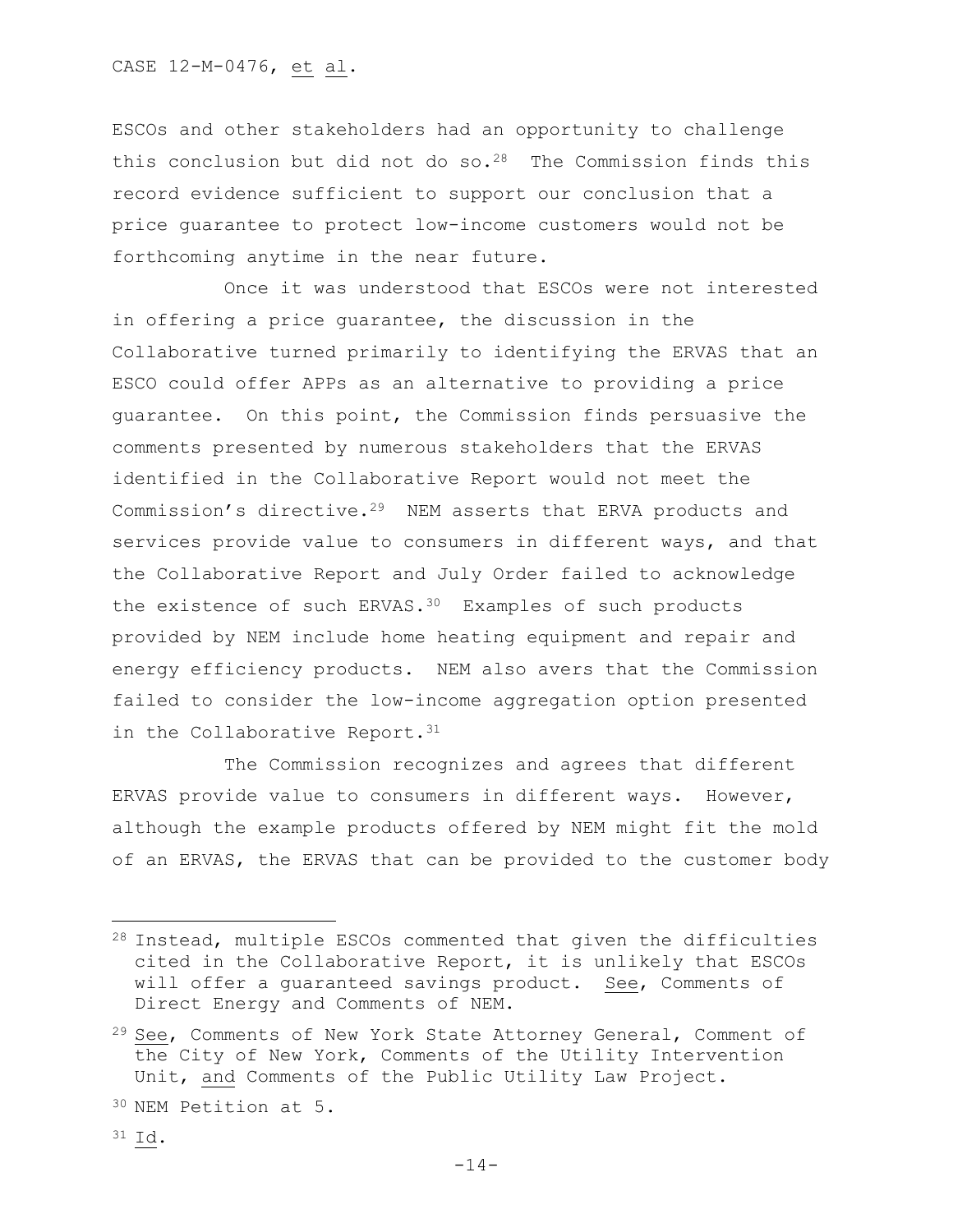in general and the ERVAS that were required for APPs are different. When serving an APP, the ERVAS must be designed to reduce a customer's overall energy bill and not diminish the value of the financial assistance programs provided to the APP. Therefore, if an ERVAS is bundled with a more expensive commodity price, and the bundled product results in a higher bill for the APP, it would not satisfy the Commission's directive. The comments on this issue persuade us that no such APP-appropriate ERVAS were identified.

Finally, the contention that the Commission failed to consider the low-income aggregation program proposed in the Collaborative Report is unfounded. The Commission considered that option, but recognized that the proposal would require extensive development and would be administratively challenging. Therefore, the Commission found this proposal to be insufficiently developed to be a viable option for service to APPs. However, the Commission did not reject this proposal, but instead issued a moratorium until compliant products are developed. This aggregation program could be an option that, once fully developed and upon demonstration of the value to be provided to APPs, could lead to lifting the moratorium.

Therefore, contrary to NEM's assertion, the Commission considered the ERVAS proposed in the Collaborative Report, as well as the assertions regarding the unlikeliness of ESCOs offering a guaranteed savings product, and reasonably concluded that options for service to APPs that would satisfy the Commission's directive had not been identified. As a result, the Commission adopted the moratorium on service to APPs until a specific group of ERVAS that will guarantee reduced customer bills are identified.

 $-15-$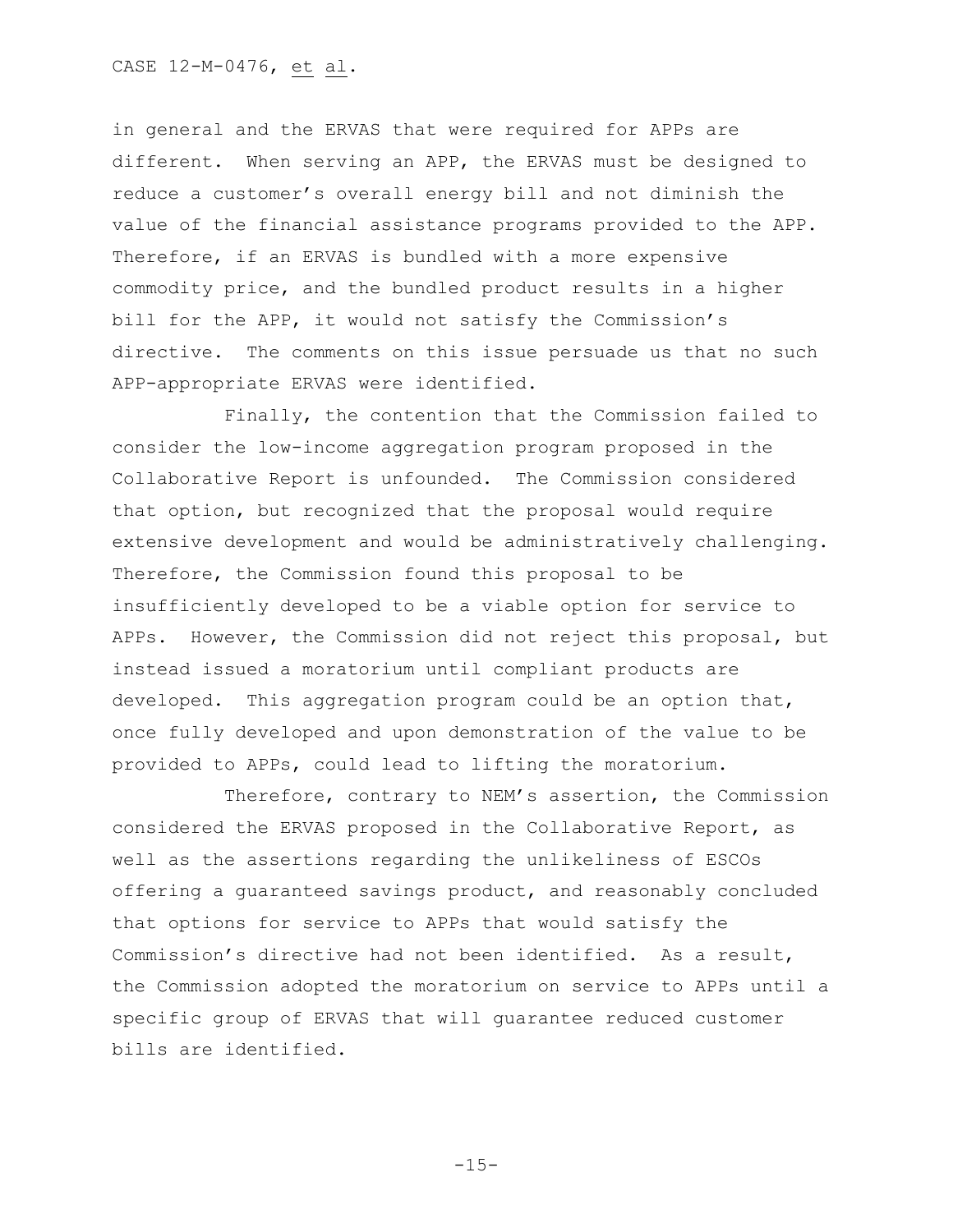#### Customer Choice

NEM contends that the July Order improperly prevents APPs from making their own energy purchasing decisions.  $3^{2}$ Particularly, NEM claims that the Commission erred in preventing customers from entering into fixed price contracts and lockingin their energy rate to avoid price volatility. NEM also claims that APPs will lose their ability to budget their energy costs if they must take full utility service. UIU and NYAG comment this this policy based claim is not grounds for a rehearing of the July Order.

NEM's contentions on this point fail to prove errors of fact requiring rehearing. NEM does not recognize that the moratorium was instituted not only for the protection and benefit of APPs, but for the benefit of ratepayers and taxpayers as a whole. Financial assistance programs that benefit utility customers such as HEAP are funded by all taxpayers. Moreover, those programs are augmented by low-income assistance programs administered by the utilities, which are funded by all ratepayers. These significant ratepayer and taxpayer funds are merely passed through to ESCOs for comparatively higher-priced gas and electricity, without any corresponding value for APPs. Allowing the purpose of assistance programs to be thwarted by ESCO service to APPs is not in the public interest. Thus, any reduction in customer choice resulting from the moratorium is outweighed by the overall benefit to all ratepayers and taxpayers, including APPs. Further, NEM need not be concerned that APPs will lose their ability to budget their energy costs if they must take full utility service. A condition of the recent Commission Order in the low-income proceeding is that

 $\overline{a}$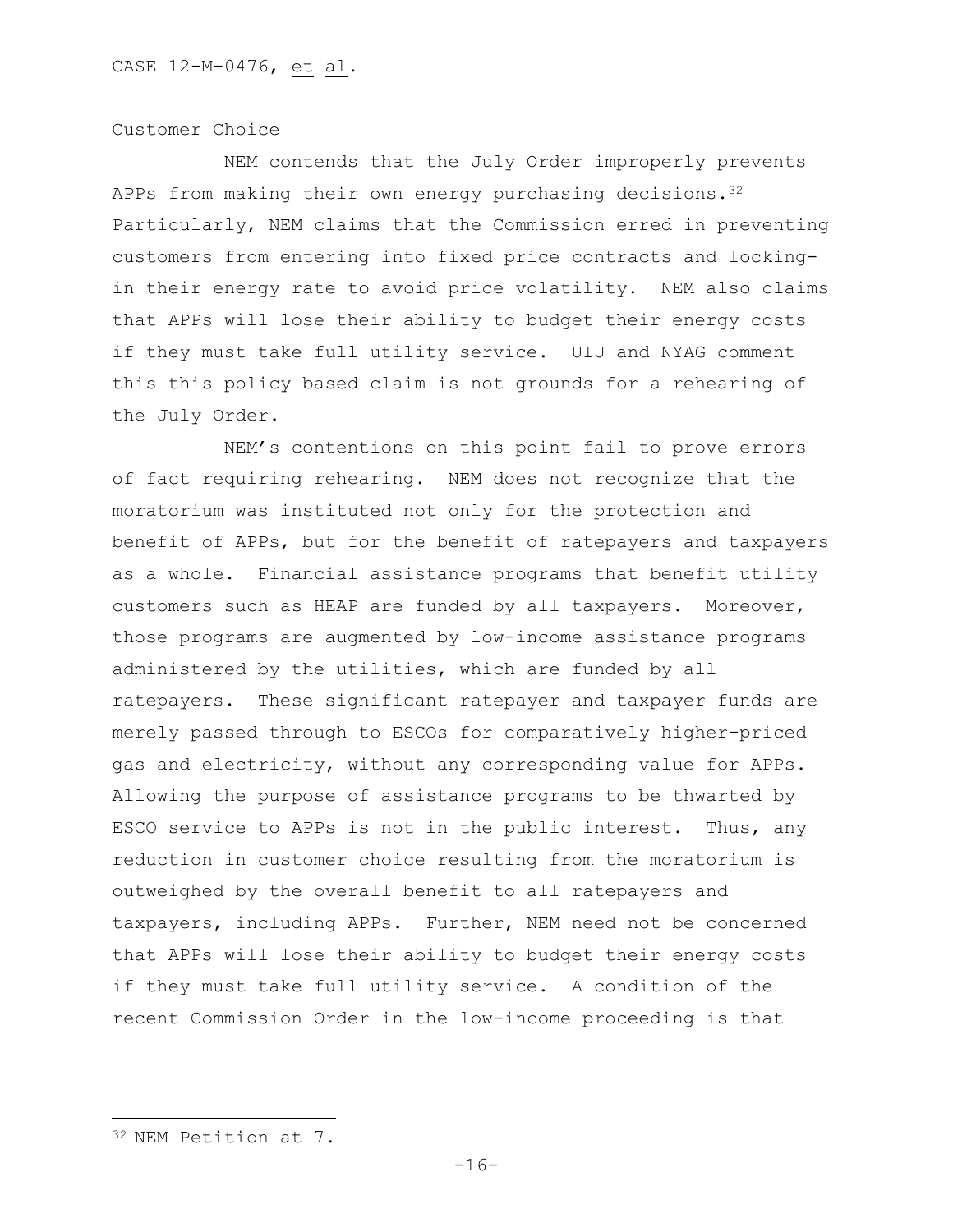APPs be automatically enrolled in the utilities' budget billing programs.<sup>33</sup>

RESA requests clarification on whether or not an ESCO can serve a customer who requests ESCO service in light of the moratorium.34 RESA notes that some customers may be interested in taking ESCO service that offers products such as an appliance repair offering, renewable energy, and fixed-price products.

RESA appears to be requesting clarification on whether an APP can "opt-out" of the moratorium. An APP may not do so. While the Commission is sensitive to the issues surrounding customer choice, ensuring that the ratepayer and taxpayer dollars which fund low-income assistance programs achieve their intended purpose of making low-income customers' energy bills affordable, and are not merely passed through to ESCOs, is a prevailing consideration. The moratorium is intended to protect all customers, not just APPs, and allowing APPs to "opt-out" of the moratorium would frustrate the purpose of this policy decision. Further, given the lengthy record of ESCO slamming and deceptive marketing, it would be very difficult to oversee an opt-out process. In particular, such a process could not rely on the ESCO's assurance that a customer was provided reliable information upon which to make a decision about optingout and ESCOs validation of a customer's authorization to opt- $O<sub>11</sub>$ 

## Customer Privacy

l

Both NEM and RESA opine that customers' APP status will be revealed when utilities communicate to the ESCO those

<sup>33</sup> Case 14-M-0565, Energy Affordability for Low Income Utility Customers, Order Adopting Low Income Program Modifications and Directing Utility Filings (issued May 20, 2016).

<sup>34</sup> RESA Petition at 10-11.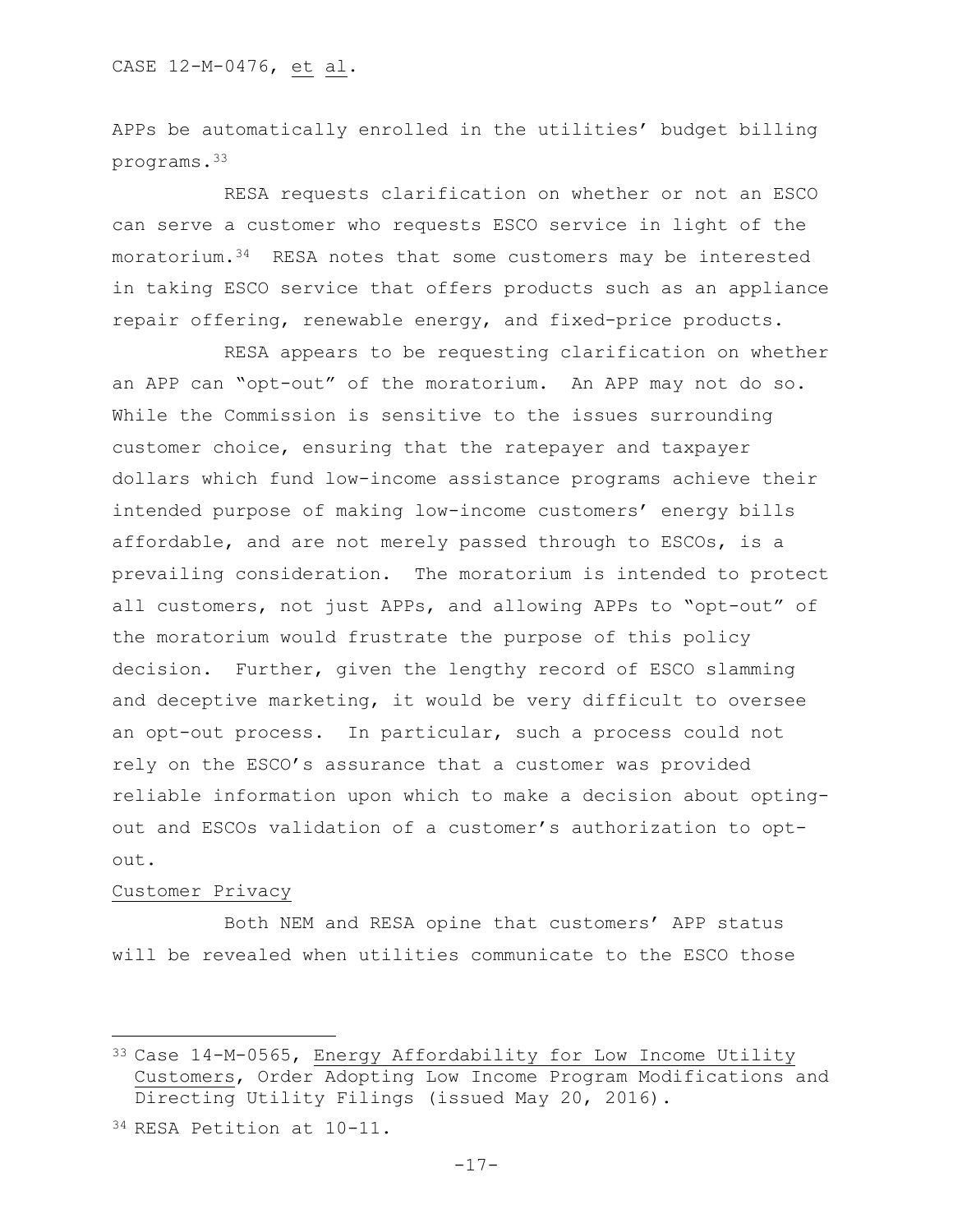accounts the ESCO is no longer eligible to serve.<sup>35</sup> Additionally, NEM claims that the Commission failed to consider the methodologies proposed in the Collaborative Report by which ESCOs could be provided with customers' APP status. The UIU and NYAG comments state that this policy-based claim is not grounds for a rehearing of the July Order.

A customer's APP status will not definitively be revealed to the ESCO as a result of implementing the moratorium. With respect to new enrollments, an enrollment of an APP will simply be rejected with a reason that does not identify the customer as  $APP.$ <sup>36</sup> For existing ESCO customers, when the utility communicates to the ESCO what customers the ESCO is no longer eligible to serve, the identified group of customers will not only include APPs, but will include those utility customers who already had a placed a block on their account so as to avoid being enrolled with an ESCO. The Commission carefully weighed the privacy interests of APP customers against customer protections and the proper administration of assistance programs and found this solution to strike the most appropriate balance.

Additionally, with respect to the methodologies proposed in the Collaborative Report, the Commission did consider those options and concluded that they would not be a worthwhile endeavor. As discussed in the July Order, development of expensive and time-consuming utility portals by which an ESCO would be able to verify a customer's APP status would not make sense given evidence that few, if any, ESCOs plan

<sup>35</sup> NEM Petition at 7-8; RESA Petition at 8.

 $36$  The rejection code would vary by utility, but would generally say that the enrollment was rejected because there is a block on the customer account. A customer could have a block on their account for a number of reasons other than for APP status, including a desire to remain under full utility service permanently.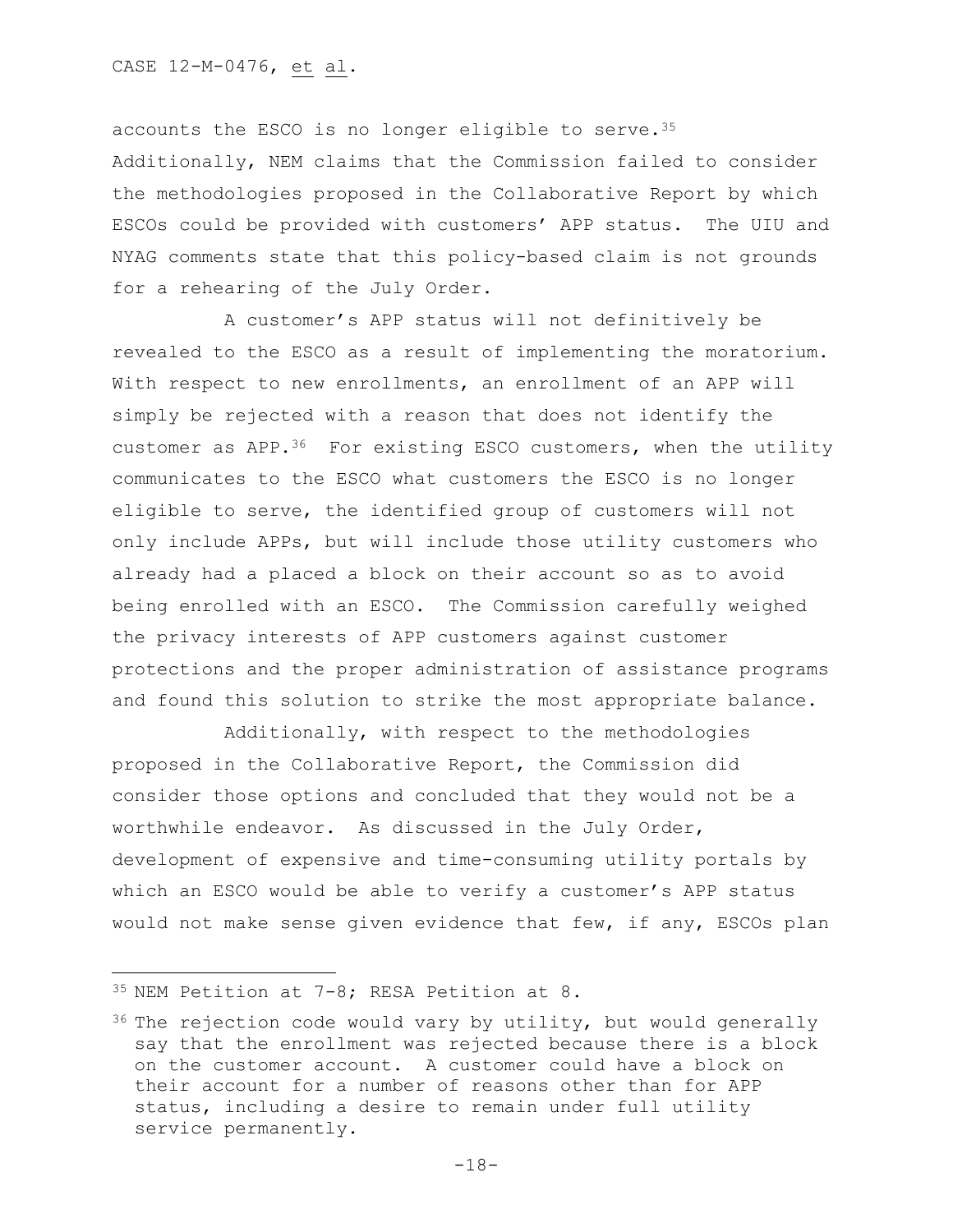to offer compliant products to APPs. Moreover, even if the methodologies proposed in the Collaborative Report could provide ESCOs with a customer's APP status without infringing on the customer's privacy, the fundamental issue regarding the diminution of assistance program funding is not resolved. DER Service to APPs

The NEM Petition claims that the July Order improperly discriminates by prohibiting ESCOs from serving APPs, while directing no such restriction of service by distributed energy resource suppliers (DERS).37 Similar to their comments with respect to NEM's claims regarding customer choice and privacy, UIU and NYAG comment that this policy based claim is not grounds for a rehearing of the July Order.

Contrary to NEM's assertion, there is a basis on which to distinguish between DER service and ESCO service and hence the Commission did not make an error of fact requiring rehearing. Most significantly, ESCOs are providing essential commodity service and DERS are not. DERS offer voluntary services that are in addition to the customer's utility service, and failure to pay for DER services will not result in termination of utility service, as it will for failure to pay for ESCO commodity service.

Additionally, assistance program dollars are directed at reducing a customer's energy bill. When the bill is increased by ESCO service, that goal is frustrated. DER services are not billed on the utility bill and are a separate agreement entered into by the customer. Thus, assistance program dollars provided to APPs are not passed through to the DERS. For these reasons, the Commission distinguishes between DER service and ESCO service. Consequently, the moratorium on

 $\overline{a}$ 

<sup>37</sup> NEM Petition at 8-9.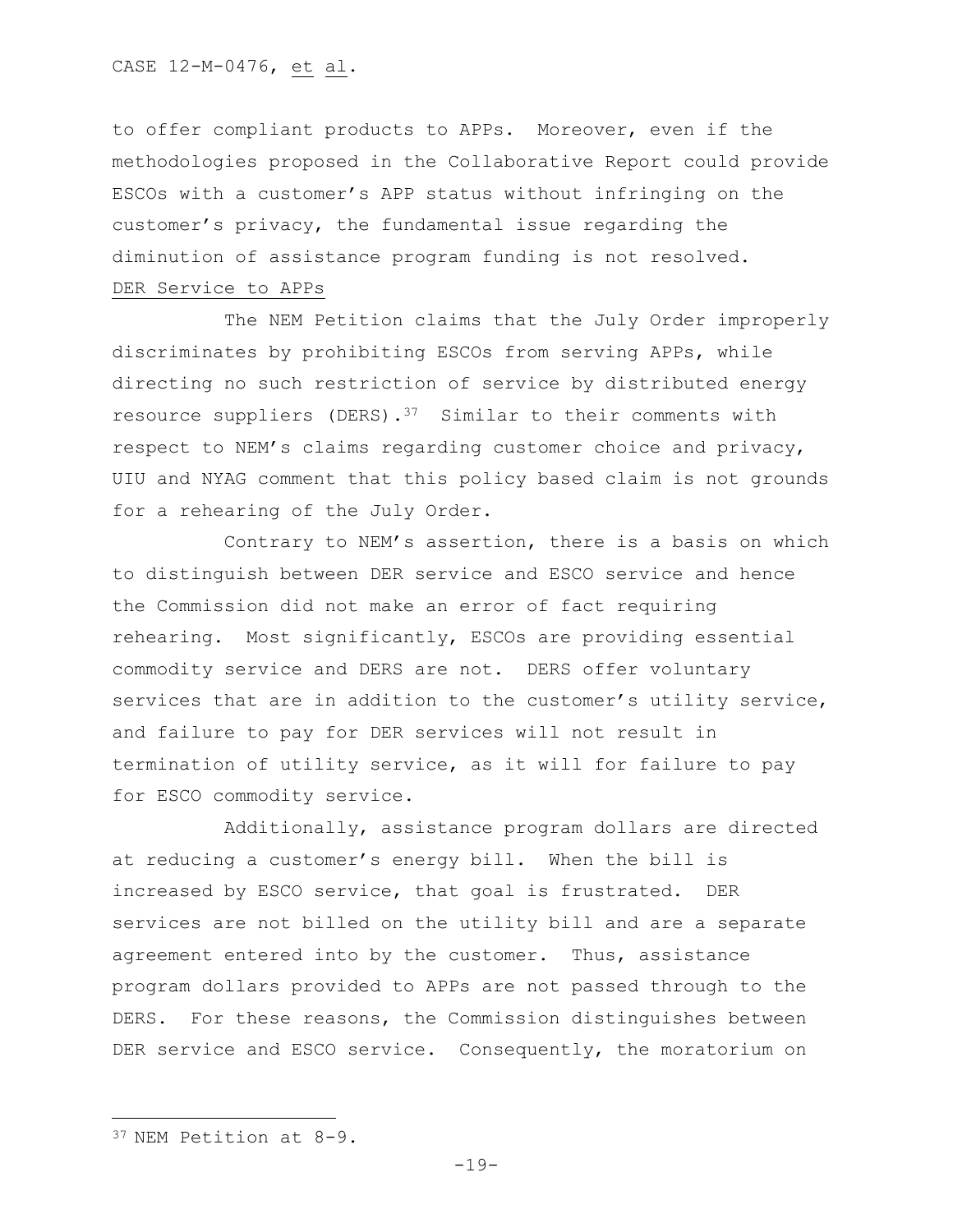ESCO service to APPs was not, and is not now, extended to preclude DER service to those customers.

## UBP Compliance

RESA claims that potential inconsistencies exist between the requirements on the July Order and the requirements of the UBP.<sup>38</sup> RESA correctly points out that, per the UBP, an ESCO is obligated to provide customers 15 days' notice of a drop back to utility service.<sup>39</sup> However, this requirement does not conflict with the requirements of the July Order, and ESCOs must still comply with this notice provision. In compliance with the July Order, utilities will place a block on APP accounts and notify the ESCO regarding those accounts the ESCO is no longer eligible to serve. The ESCO will then identify the expiration date of those accounts and continue service to those customers until the expiration of the agreement, at which time the ESCO will effectuate the drop back to utility service. Throughout these transitions, ESCOs will still be required to comply with the notice requirements of the UBP. Therefore, the ESCO will need to provide notice to the customer of the upcoming drop to utility service at least 15 days prior to the expiration of the agreement. Given the 30-day extension granted by the Secretary on August 15, 2016, 40 the ESCO should have no trouble providing notice to customers whose agreements expire shortly after the ESCO is provided with the list of ineligible accounts, such as those on month-to-month contracts.

Additionally, as RESA explains, the UBP requires an ESCO dropping 5,000 or more accounts during a billing cycle to provide the utility with 60 days advance notice. However,

l

<sup>38</sup> RESA Petition at 3.

<sup>39</sup> UBP Section 5.H.4.a.

<sup>40</sup> Case 12-M-0476, supra, Ruling on Extension Request (issued August 15, 2016).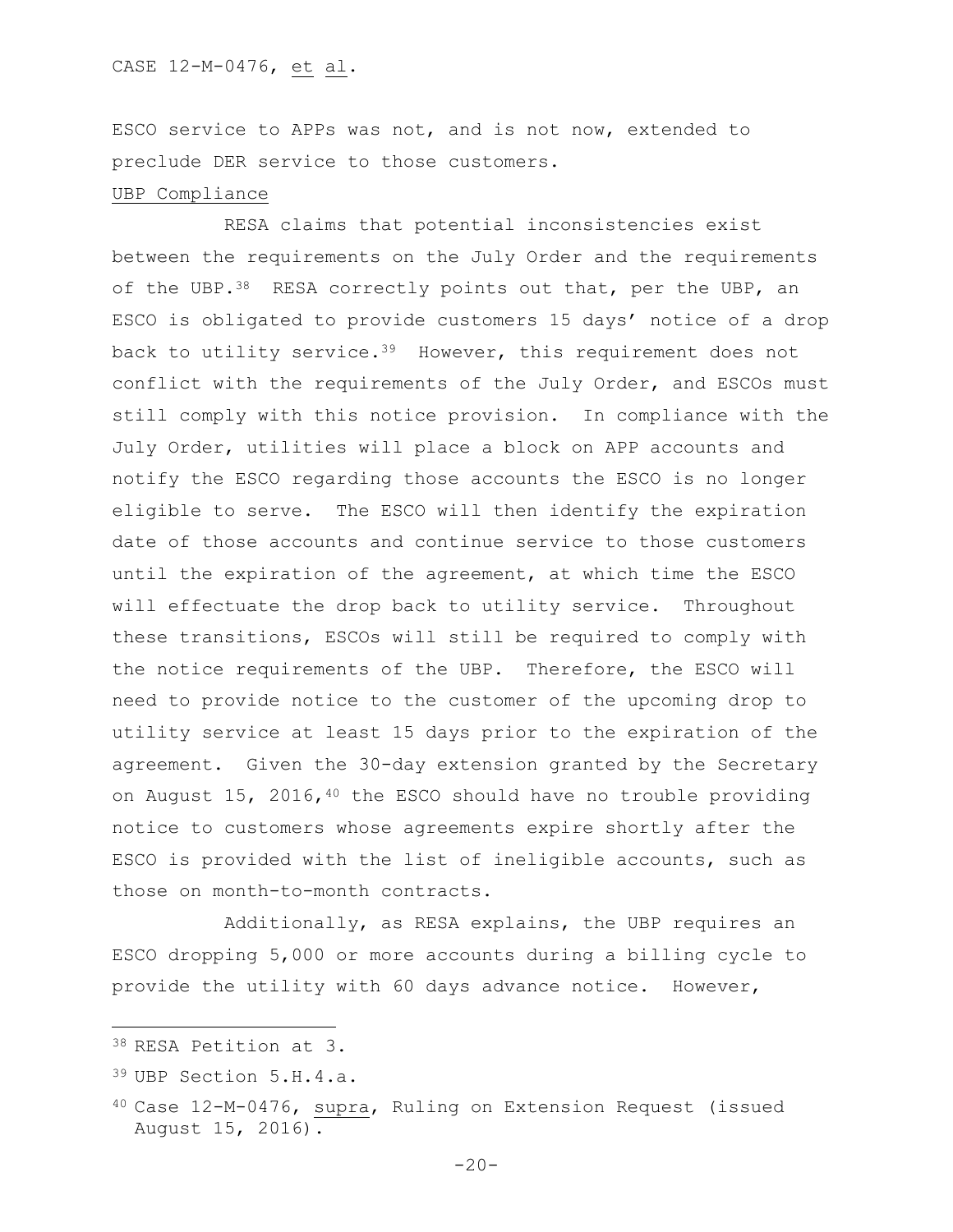because it is the utility identifying the accounts to be dropped, the utility will already be on notice. Therefore, we clarify that no additional notice will be required by the ESCO. Technical and Implementation Issues

The specific technical and implementation issues raised by all three Petitions are addressed individually below. With respect to the process questions raised in the NEM Petition, UIU and NYAG comment that the questions and hypothetical scenarios presented by NEM do not support a rehearing of the July Order.

## 1. Method of Communication

NEM notes that it is not aware of any existing Electronic Data Interchange (EDI) transaction that will allow the utilities to transmit the switch block information to ESCOs.41 NEM is correct and for that reason, the July Order did not designate EDI as the mechanism by which the utility would communicate to the ESCO what accounts the ESCO is no longer eligible to serve. Instead, the July Order directed that "[t]his communication should be transmitted in a secure format of the utility's choosing. An example would be a secure spreadsheet or flat file."<sup>42</sup> Therefore, an EDI transaction to effectuate this communication is not necessary.

2. Communication from Utility to ESCOs

In its Petition, RESA states that it believes the utilities will send each individual ESCO a file that includes all ESCO customers who had blocks on their accounts and it would be the ESCO's responsibility to determine which of those customers are low-income.43 According to RESA this would include non-APP ESCO customers who have placed a block on their account

 $\overline{\phantom{a}}$ 

<sup>43</sup> RESA Petition at 4.

<sup>41</sup> NEM Petition at 10.

<sup>42</sup> July Order at 15, note 20.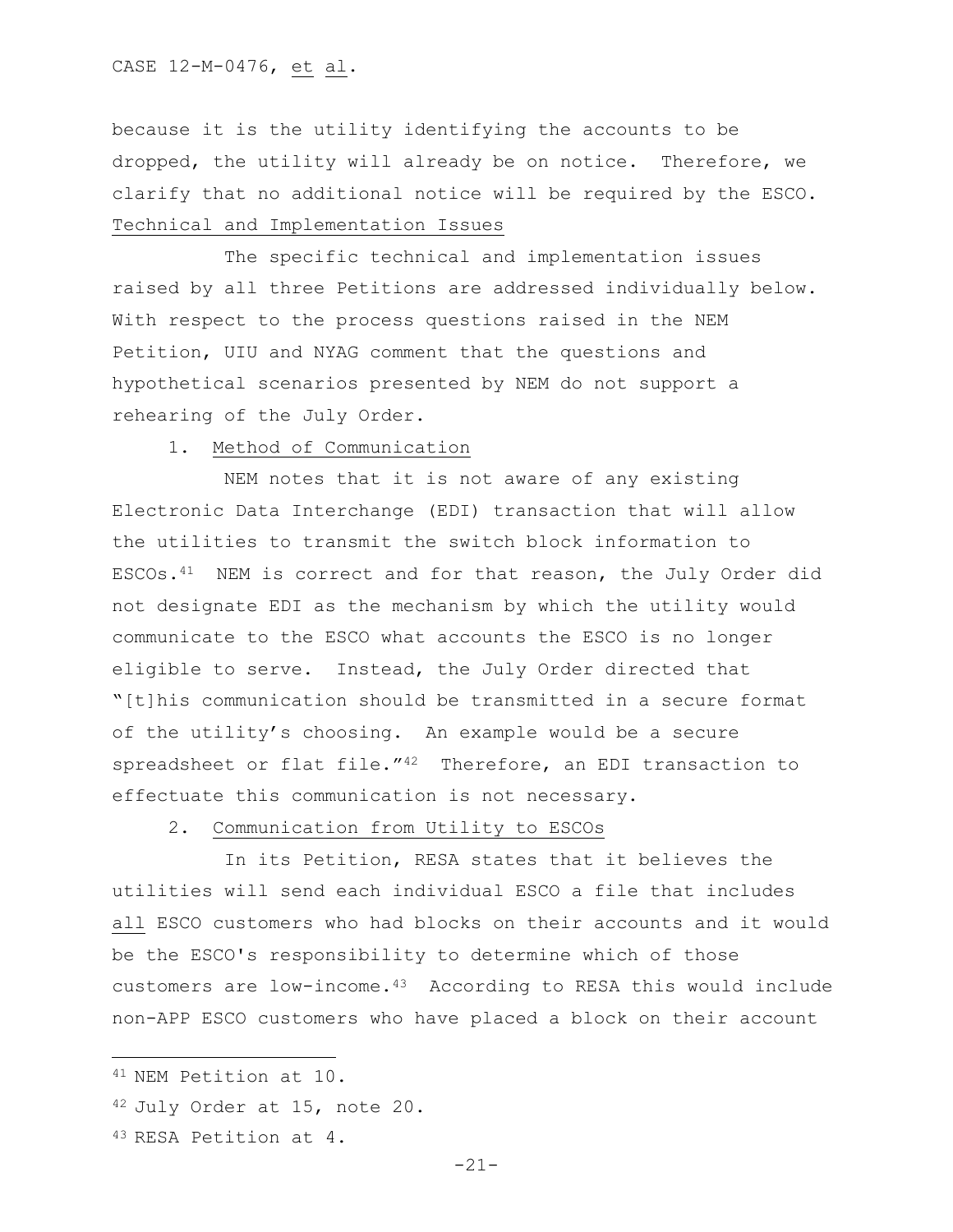in order to prevent being switched away from their existing ESCO. That is not the case. The list of customers the ESCO is no longer eligible to serve will be comprised of APP customer accounts upon which the utility placed blocks on the account in compliance with the July Order, as well as customers who affirmatively placed blocks on their account in order to remain with the utility. The list will not include non-APP customers who voluntarily placed blocks on their account to prevent being switched away from their existing ESCO.

Additionally, NEM expresses concern with the accuracy of the utility records and the inability for the ESCO to verify the accuracy of the customer accounts included in the list of ineligible accounts. $44$  However, the issues presented, such as a situation where account numbers may not match, are not common, and the Commission is confident in the utilities' ability to flag the appropriate accounts. Moreover, these types of technical issues are not specific to the directive in the July Order, and are outweighed by the necessity of the moratorium.

## 3. Reason for Rejected Enrollment

When an enrollment is rejected, NEM contends, the reason for the rejection will not be known by the ESCO. Therefore, according to NEM, if there was a mistake in the enrollment process that is unrelated to APP status, the ESCO will not have any means of identifying and remedying the otherwise correctable error.<sup>45</sup> NEM's concern is unfounded as ESCOs are provided with a reason for the rejection. When an enrollment is rejected due to a block on the account, the code "CAB" is provided to the ESCO in the EDI transaction; which equates to "Customer Account Blocked." Thus, ESCOs will be able

<sup>44</sup> NEM Petition at 10.

<sup>45</sup> Id.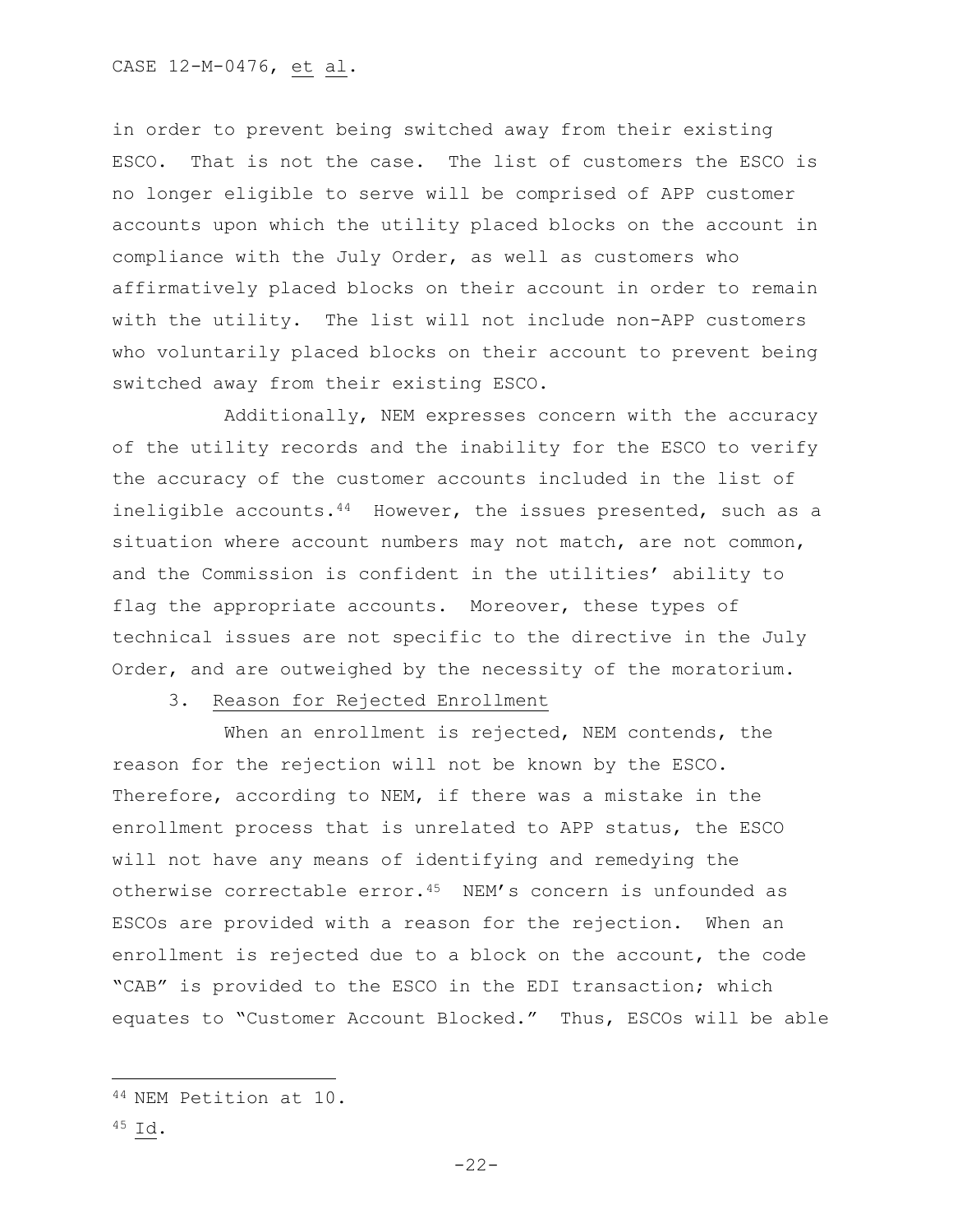to distinguish between enrollment rejections that were the result of a block on the account, and those that were the result of some other discrepancy during the enrollment process.

## 4. Continued Service Until the Expiration of Contracts

The July Order directed that existing ESCO contracts must be honored before the customer is switched back to full utility service.46 RESA suggests that ESCOs will need more time to comply with the requirement to drop customers after ESCOs receive the list of accounts from the utility.<sup>47</sup> Additionally, RESA argues that placing the block on the accounts on September 15, 2016 may preclude the ESCO from serving the customer until the expiration of the existing agreement.

On August 15, 2016, the Secretary granted a 30-day extension of the requirements of Ordering Clause 7 which directed de-enrollment of ineligible accounts.48 This extension, combined with the fact that ESCOs will continue service until the expiration of the agreement, will provide additional time for compliance in many instances, and should provide ESCOs sufficient time to parse the month-to-month and term accounts, identify the expiration date, and send the EDI drop transaction.

Nor will placing the block on the account on September 15, 2016 preclude the ESCO from serving the customer until the expiration of the existing agreement. The utility will not deenroll the customer when it places the block on the account. The block will simply prevent the customer from re-enrolling or switching to another ESCO both during the existing contract and after its expiration. De-enrollment will be the responsibility of the ESCO once the agreement expires.

l

<sup>46</sup> July Order at 13 and 17.

<sup>47</sup> RESA Petition at 4-5.

<sup>48</sup> Case 12-M-0476, supra, Ruling on Extension Request (issued August 15, 2016).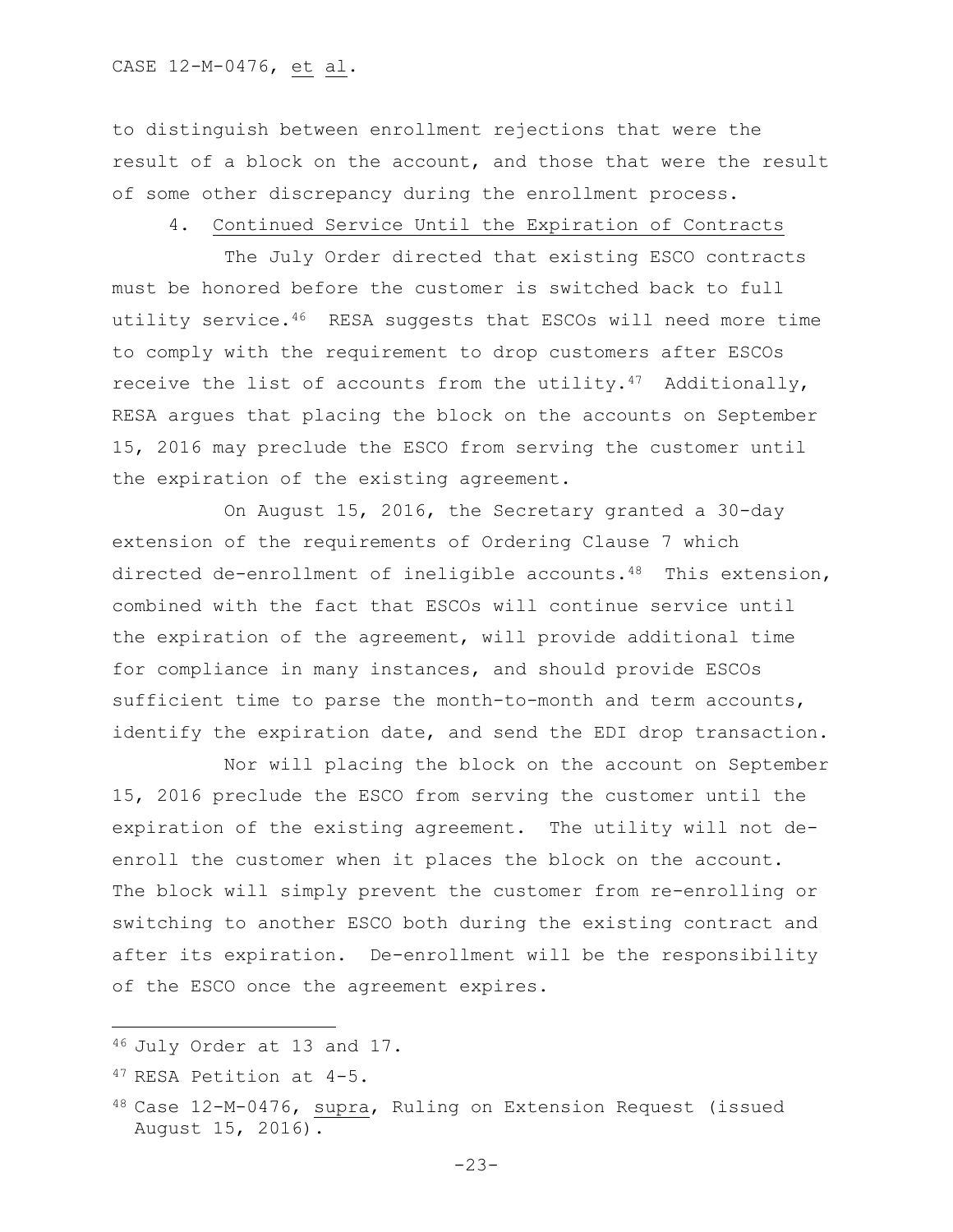Next, RESA requests clarification with respect to month-to-month and variable rate agreements. Specifically, RESA asks that the Commission recognize that monthly variable rate contracts can also have a set contract term, and thus, the expiration should reflect the actual term of the contract.<sup>49</sup> The July Order discussed month-to-month, variable rate agreements as expiring at the end of the existing billing cycle. It is the month-to-month nature of those agreements that result in expiration at the end of the existing billing cycle, not the variable rate component. Therefore, a variable rate agreement with a set term would expire at the end of that term, and the variable rate nature of the agreement would not cause the contract to be canceled earlier.

Finally, RESA contends that there are certain products where the term is month-to-month but the customer receives a gift, such as two months of free service, if the customer remains with the ESCO for a designated period, such as six or 12 months.50 RESA requests clarification on whether, in such a situation, the ESCO is allowed to retain the customer until the gift-term period is concluded and the customer receives the gift. With respect to gift-term agreements entered into prior to issuance of the July Order, the ESCO should continue to serve the customer until the end of the gift term even though those agreements are month-to-month. This would also be true for agreements that guarantee savings with respect to the utility rate, and which effectuate the guaranteed savings through a true-up at the end of a specified time period. With respect to these types of products, the agreement, although month-to-month, will be deemed to expire at the end of the billing period on

<sup>49</sup> RESA Petition at 6-7.

<sup>50</sup> RESA Petition at 7.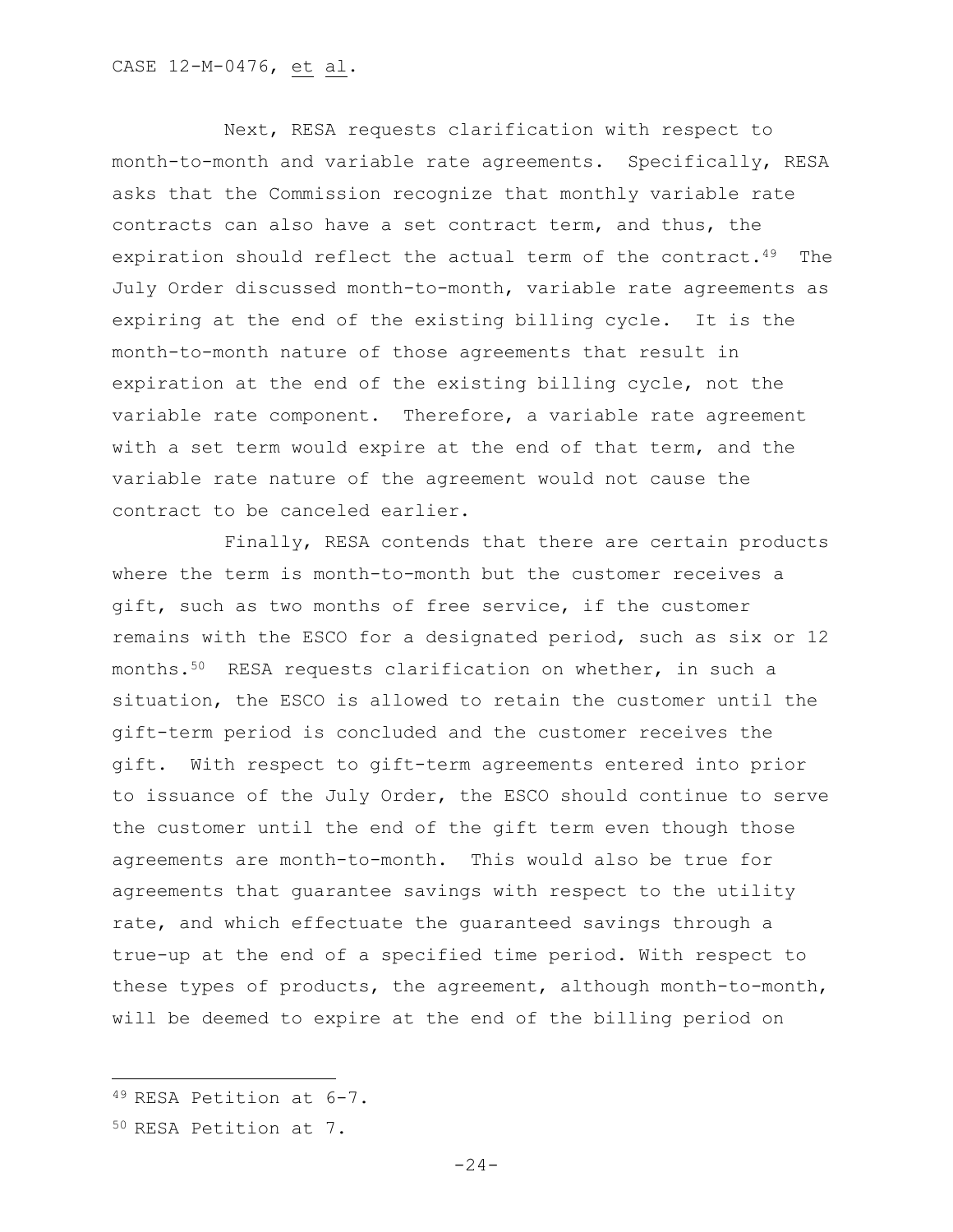which the guaranteed savings true-up is provided to the customer. To do otherwise would deny the customer of a potentially significant benefit that was a consideration in entering into the agreement. However, this is not to be construed as creating an ERVA that is an exception to the moratorium on APP service. Therefore, only those gift-term agreements that were in effect prior to the implementation of the moratorium on September 13, 2016 will be permitted to continue until expiration of the gift term.

5. Removal of Block When Customer Comes Off of Assistance

Both RESA and NEM request clarification as to the procedure when a customer, who originally had a block placed on their account because of their APP status, comes off of the assistance program.<sup>51</sup> In such an instance, the utility will remove the block from the account when the customer is rolled off the utility's low-income program, and that account will be removed from the updated list of ineligible accounts provided to the ESCO on a periodic basis. With respect to the hypothetical posed by NEM where an APP is currently under a fixed-term contract and subsequently comes off the assistance program while still on a fixed-term contract, that customer would not need to be de-enrolled at the expiration of the agreement.

6. Definition of APP Status

In its Petition, RESA offers five questions regarding what qualifies a customer as APP and how that status is maintained.<sup>52</sup> First, RESA asks how the customer blocks are put into place; by name, address, account number, or meter number. The utility blocks will be tied to the customer account number. Second, RESA asks how the utilities will "unlock" accounts. Assuming RESA is asking how the utility will remove the block,

<sup>52</sup> RESA Petition at 10.

<sup>51</sup> NEM Petition at 10; RESA Petition at 7-8.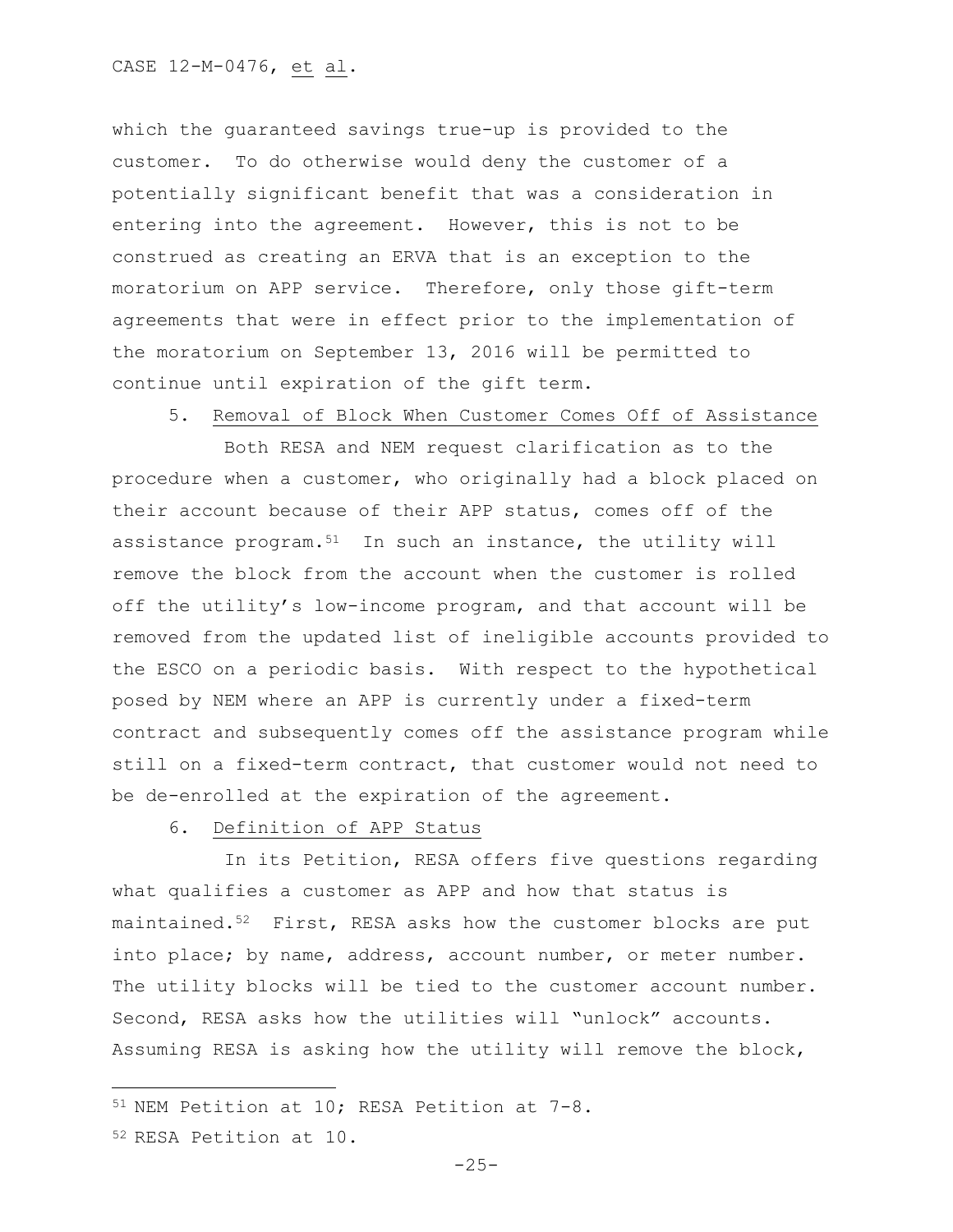the utility list of blocked accounts will be updated periodically, as discussed below, as customers come off the lowincome program. Third, RESA asks how often the block list will be updated. This will vary by utility, with some able to update the list on a weekly basis, and others able to do so only on a monthly basis. In any event, the list of customer accounts that the ESCO will no longer be eligible to serve will be updated no less than once every month.

Fourth, RESA asks how often customers apply for assistance, and whether they need to re-apply every year. It is unclear what RESA is referring to when it says "assistance." Customers must generally apply for assistance programs like HEAP on an annual basis, while some customers are automatically enrolled. However, for the purpose of determining APP status under the July Order, the only "assistance" that would designate a customer as APP would be enrollment in a utility low-income program. For upstate utilities, if the utility receives a HEAP benefit on behalf of the customer, the customer is automatically enrolled in the utility's low-income program. For some downstate utilities, participation in a number of programs, in addition, to HEAP results in the customer being enrolled in the utility's low-income program. Regardless of which utility serves the customers, the enrollment in the low-income program is automatic and updated as customers come off of assistance. Finally, RESA asks which programs fall under the APP designation. RESA appears to be confusing the utility lowincome program with other assistance programs like HEAP. As noted previously, enrollment in the utility low-income program determines APP status.

## 7. Implementation Issues in NFG Service Territory

According to NFG, there are approximately 20,000 ESCO customers in NFG's service territory who receive their monthly

 $-26-$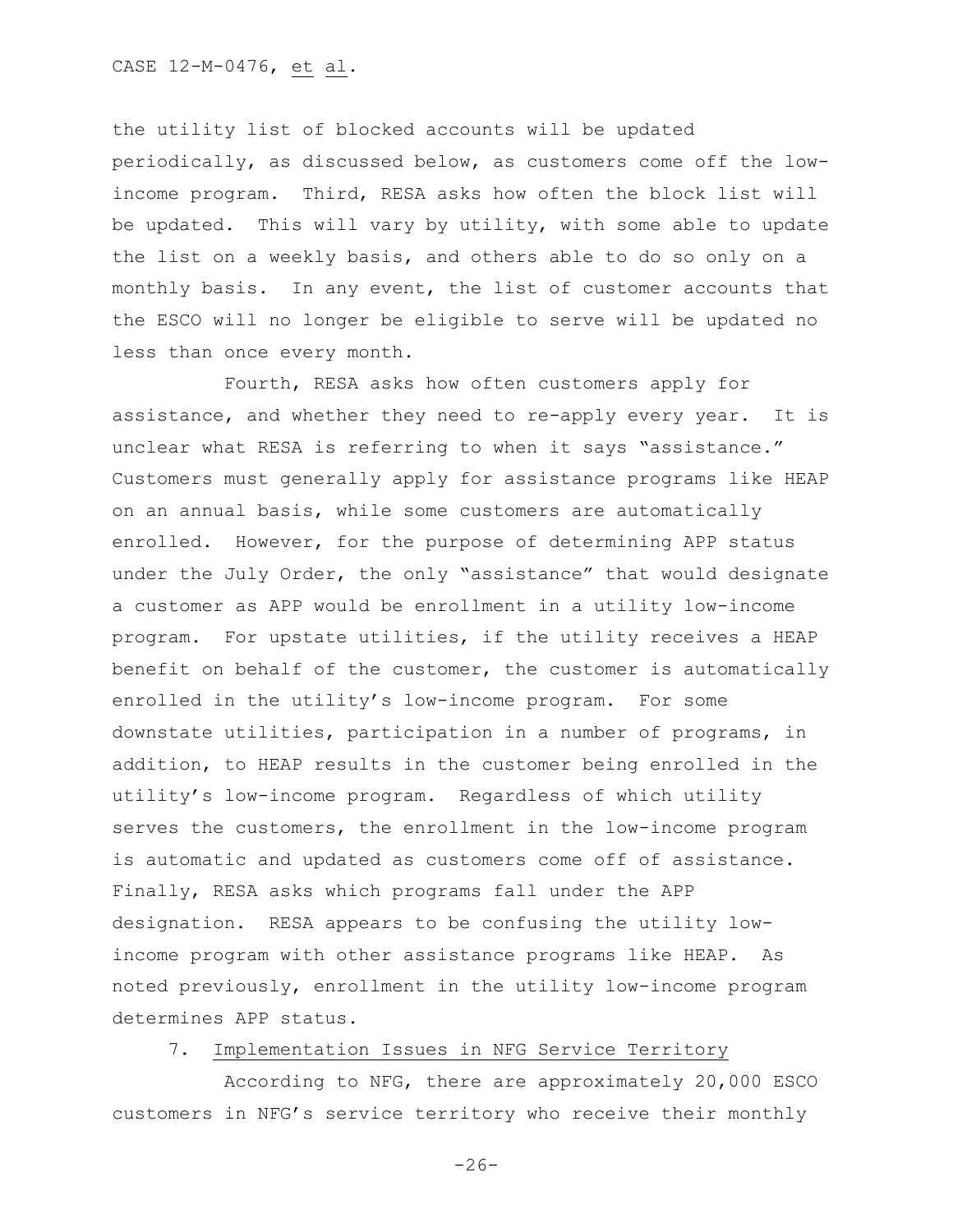## CASE 12-M-0476, et al.

natural gas bills under the ESCO Combined Billing (ECB) Model, where ESCOs render single bills including commodity and delivery charges directly to customers, and for whom NFG has no billing relationship with the customer. $53$  Consequently, NFG does not know which customers are low-income and cannot comply with Ordering Clauses 1-6. Under the ECB model, the ESCO is essentially the utility with respect to all billing practices, and it is the ESCO which knows whether or not the customer receives a HEAP payment.

Accordingly, the Commission offers the following clarification. ESCOs that participate in the ECB model in NFG's service territory will be treated as "utilities" for the purpose of implementation of and compliance with the moratorium, except that those ESCOs will not place blocks on customer accounts. The ESCO must notify NFG which accounts are low-income and NFG would then be able to place a block on APP accounts to prevent those accounts from being enrolled with an ESCO. NFG and the ESCOs operating in its service territory under the ECB Model are afforded an additional 60 days to comply with the requirements of the July Order, as clarified in the present Order.

Additionally, NFG states that, in NFG's territory, direct voucher customers in Chautauqua, Erie, and Niagara Counties receive commodity service under an aggregation program operated by each county's Department of Social Services (DSS Aggregation Programs).<sup>54</sup> Under these programs, NFG continues, the counties arrange for gas supplies from an ESCO on an annual basis. NFG requests clarification with respect to the application of the July Order to these programs. By this Order, the Commission clarifies that the exemption provided in the July

<sup>53</sup> NFG Petition at 1-2.

<sup>54</sup> Id. at 2-3.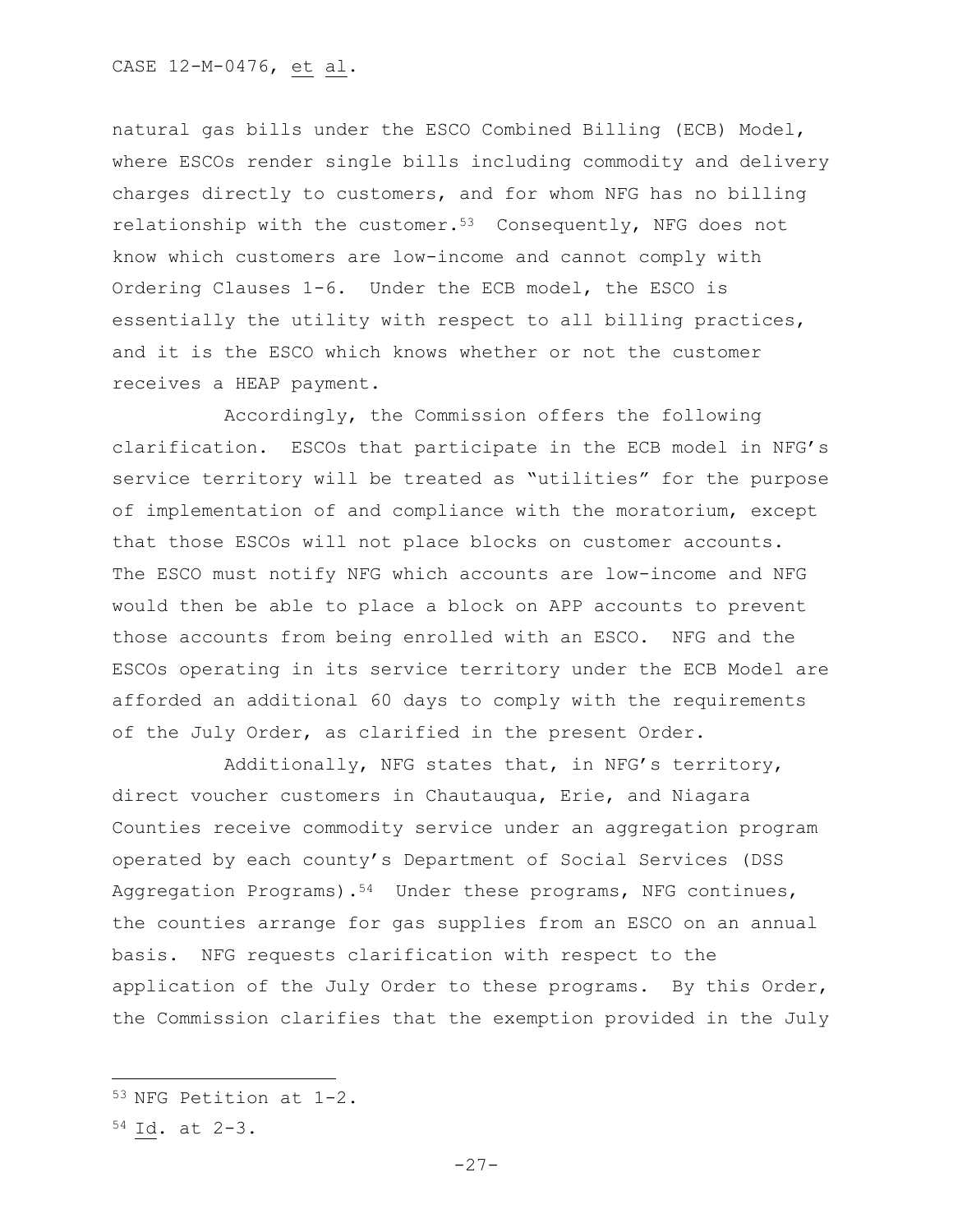Order to Community Choice Aggregation programs includes the DSS Aggregation Programs in NFG's service territory. Parties with additional, but different, aggregation programs are required to petition the Commission for clarification as to the application of the July Order to their aggregation programs.

## Other Issues Raised in the Petitions

RESA expresses concern that, in implementing the moratorium, the customer interactions and reshuffling will cause confusion and incite customers to file complaints against the ESCO.55 RESA requests that the Commission and Staff recognize that ESCOs should not be faulted in the complaint process for carrying out the directives of the July Order. The Commission recognizes that the directives of the July Order have the potential to cause confusion for some customers which could result in complaints against the utility or the ESCO. Staff tasked with handling consumer complaints is directed to take these issues into consideration when handling complaints that result from implementation of the moratorium.

RESA also requests the opportunity for ESCOs to review and comment on the letter being sent by utilities informing customers on the moratorium, noting that this letter will impact the relationship between the ESCO and the customer in the future.56 Additionally, RESA requests that these letters be consistent across utilities. While allowing for a full comment process would unduly delay the implementation of the moratorium, Staff is working with utilities to ensure fairness in these letters, and ESCO comments will be considered. In fact, RESA has already commented on two letters filed by Central Hudson Gas and Electric Corporation and NFG. Finally, in approving the letters, Staff has sought consistency across utilities.

<sup>55</sup> RESA Petition at 11.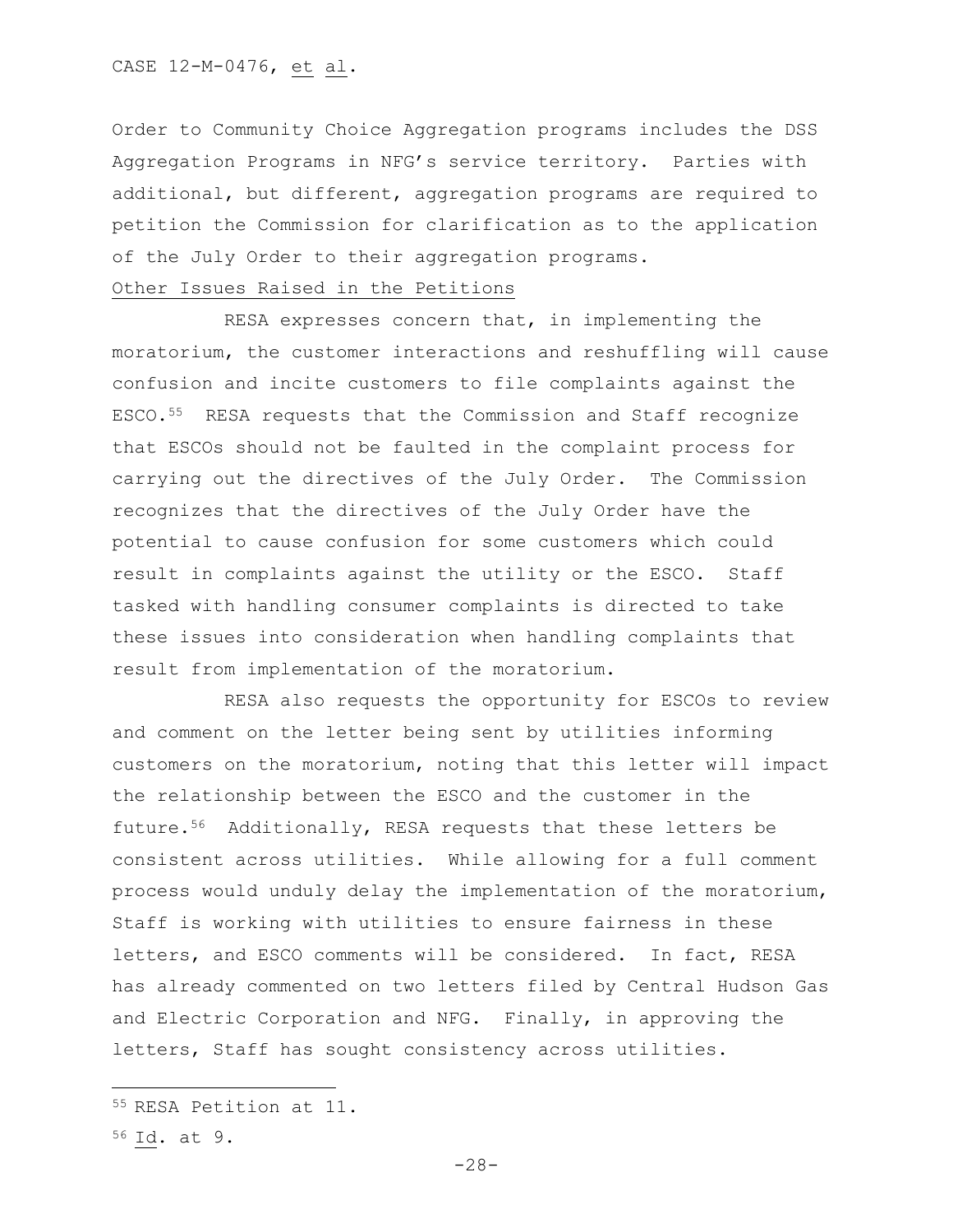## The Commission orders:

1. The Petition for Rehearing of the National Energy Marketers Association is partially granted, to the extent that the New York State Public Service Commission (Commission) will consider further public comment on the moratorium imposed by the Commission's July 15, 2016 Order Regarding the Provision of Service to Low-Income Customers by Energy Service Companies (July Order), but otherwise denied.

2. The July Order is clarified to the extent discussed in the body of this Order.

3. The moratorium directed in the July Order and implemented by the following Ordering Clauses 4 through 16 is adopted on an emergency basis under §202(6) of the State Administrative Procedure Act in order to protect the general welfare.

4. To the extent not already completed, electric and gas distribution utilities that have tariffed provisions providing for retail access are directed to, upon the effective date of this Order, place a block on all assistance program participant accounts, preventing those accounts from being enrolled with an energy service company.

5. To the extent not already completed, electric and gas distribution utilities that have tariffed provisions providing for retail access are directed to, upon the effective date of this Order, communicate to each energy service company serving assistance program participants which accounts the ESCO is not eligible to serve.

6. Energy service companies that participate in the ESCO Consolidated Billing Model in National Fuel Distribution Corporation's service territory are directed to, within 60 days of the effective date of this Order, communicate to National

 $-29-$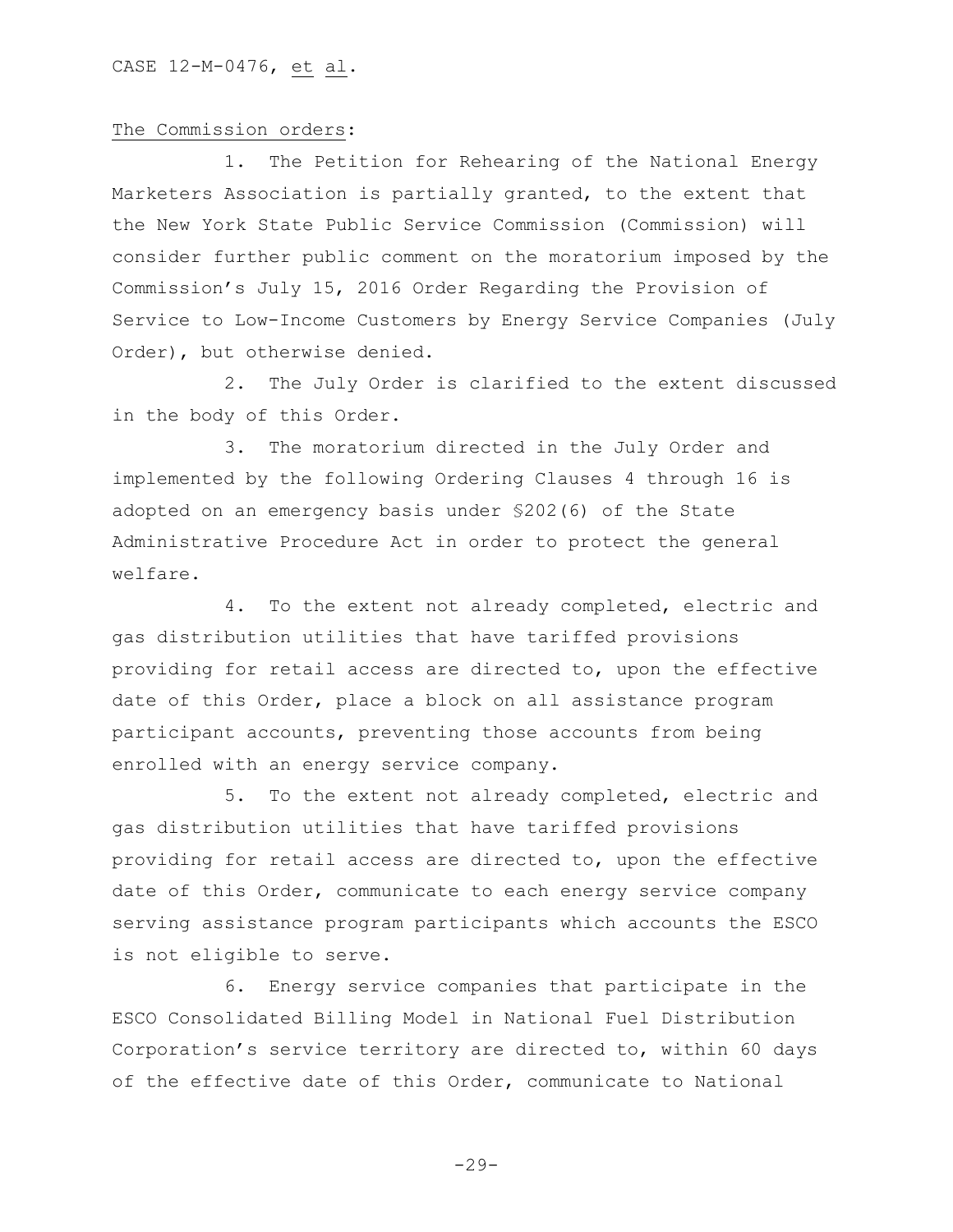Fuel Distribution Corporation which accounts the ESCO is receiving a HEAP payment on the customer's behalf.

7. To the extent not already completed, electric and gas distribution utilities that have tariffed provisions providing for retail access are directed to file with the Secretary, for Department of Public Service Staff review, drafts of the letters to be sent to energy service company customers that are assistance program participants informing the customer: (1) that they are enrolled in the utility's low-income program; (2) of the moratorium described in the July Order and re-adopted in this Order; (3) the reason for and protections provided under the moratorium; and, (4) that they will be returned to utility service at the expiration of their existing ESCO agreement.

8. Energy service companies that participate in the ESCO Consolidated Billing Model in National Fuel Distribution Corporation's service territory are directed to, within 30 days of the effective date of this Order, file with the Secretary, for Department of Public Service Staff review, drafts of the letters to be sent to energy service company customers that are assistance program participants informing the customer: (1) that they are enrolled in the utility's low-income program; (2) of the moratorium described in the July Order and re-adopted in this Order; (3) the reason for and protections provided under the moratorium; and, (4) that they will be returned to utility service at the expiration of their existing ESCO agreement.

9. To the extent not already completed, electric and gas distribution utilities that have tariffed provisions providing for retail access are directed to, upon the effective date of this Order, send the letters developed pursuant to Ordering Clause 7 to energy service company customers that are assistance program participants.

 $-30-$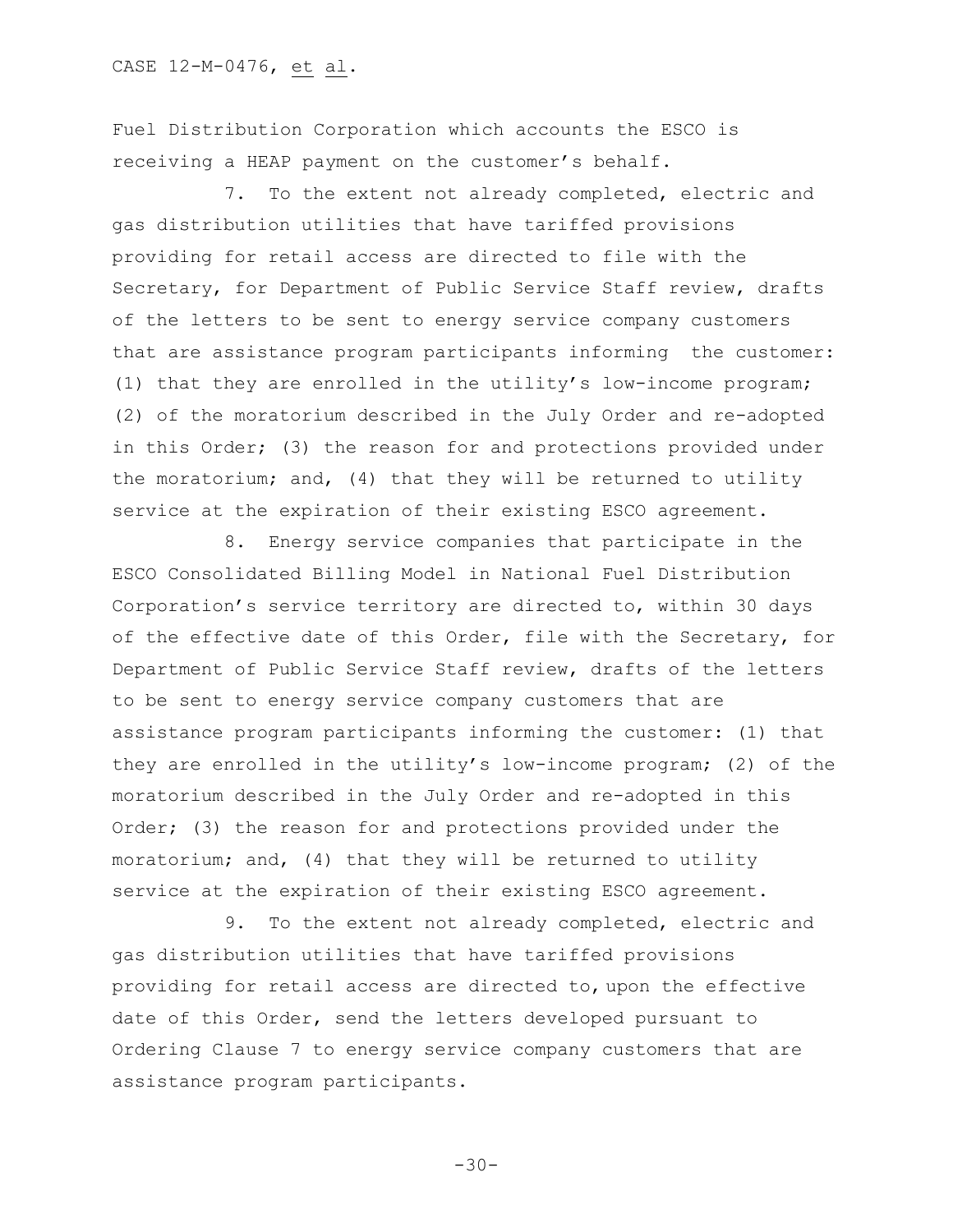10. Energy service companies that participate in the ESCO Consolidated Billing Model in National Fuel Distribution Corporation's service territory are directed to, within 60 days of the effective date of this Order, send the letters developed pursuant to Ordering Clause 8 to customers that are assistance program participants.

11. Electric and gas distribution utilities that have tariffed provisions providing for retail access are directed to, on a rolling basis, communicate to each energy service company serving customers who subsequently become assistance program participants which accounts the ESCO is not eligible to serve.

12. Energy service companies that participate in the ESCO Consolidated Billing Model in National Fuel Distribution Corporation's service territory are directed to, on a rolling basis, communicate to National Fuel Distribution Corporation which accounts the ESCO is receiving a HEAP payment on the customer's behalf.

13. Electric and gas distribution utilities that have tariffed provisions providing for retail access are directed to on a rolling basis, notify energy service company customers that subsequently become assistance program participants by sending such customers the letters developed pursuant to Ordering Clause 7.

14. Energy service companies that participate in the ESCO Consolidated Billing Model in National Fuel Distribution Corporation's service territory are directed to on a rolling basis, notify customers that subsequently become assistance program participants by sending such customers the letters developed pursuant to Ordering Clause 8.

15. Energy service companies eligible to serve customers in New York State shall, on or before October 13, 2016, de-enroll any customer accounts identified by the electric

-31-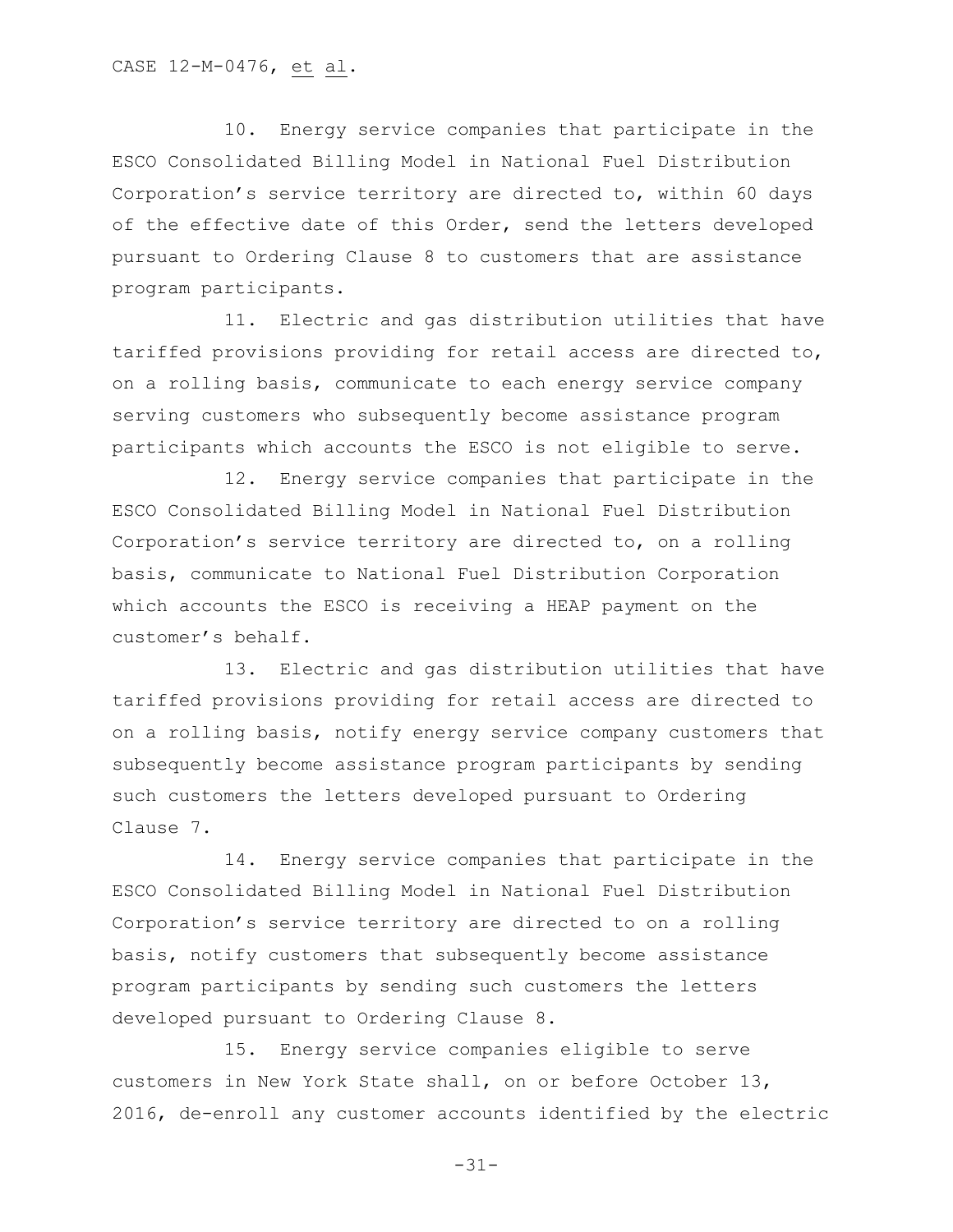and gas distribution utilities pursuant to Ordering Clauses 5 and 11 of this Order, provided that existing contracts will continue until their expiration.

16. Energy service companies that participate in the ESCO Consolidated Billing Model in National Fuel Distribution Corporation's service territory shall, within 60 days of the effective date of this Order, de-enroll any customer accounts on whose behalf the Energy service company receives a HEAP benefit, provided that existing contracts will continue until their expiration.

17. The Secretary in her sole discretion may extend the deadline set forth in this Order. Any requests for an extension must be in writing, must include a justification for the extension and must be filed at least one day prior to the deadline.

18. This proceeding is continued.

By the Commission,

(SIGNED) KATHLEEN H. BURGESS Secretary